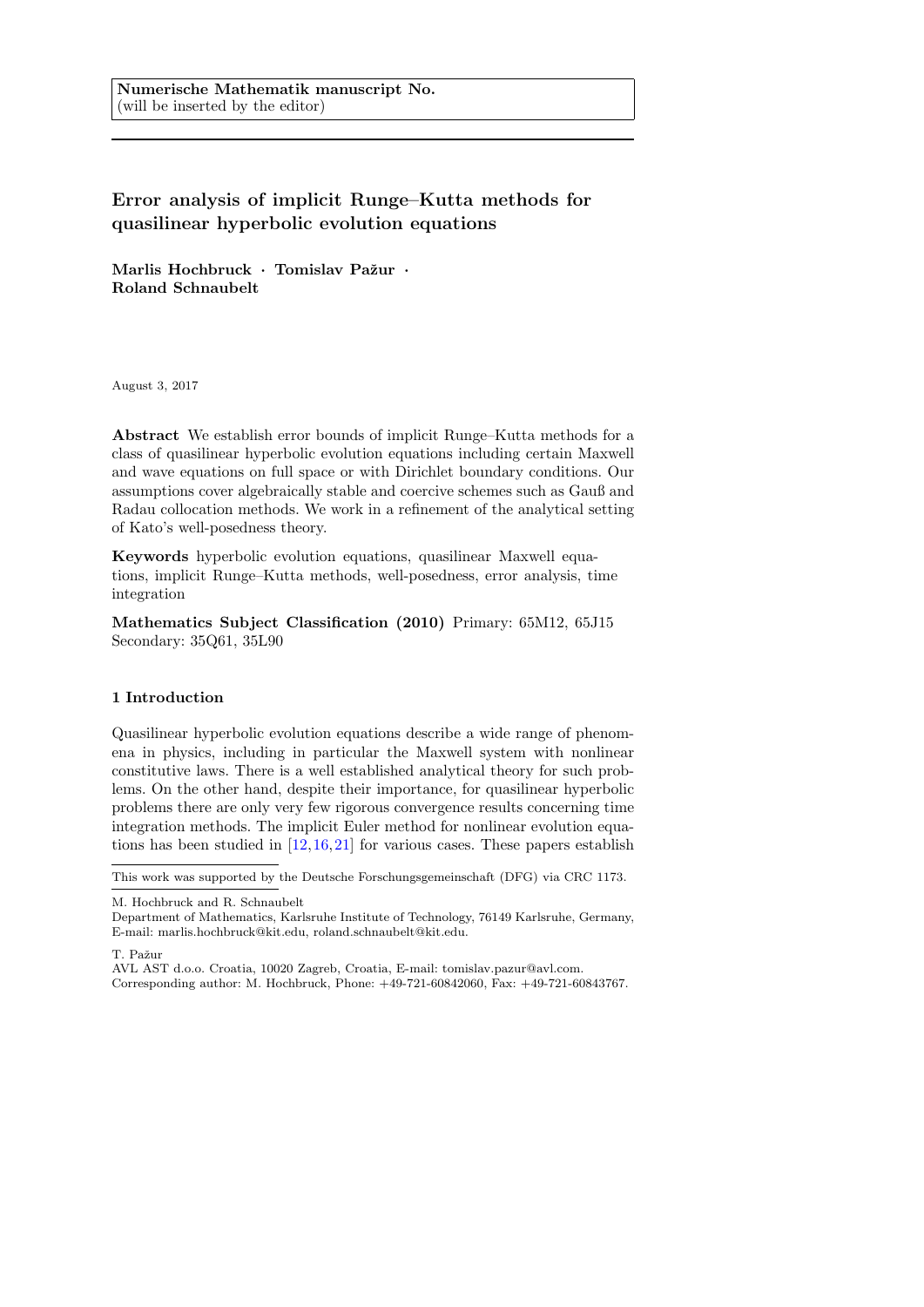convergence of order  $1/2$  assuming that the numerical solution exists. In [\[5\]](#page-20-1), Crandall and Souganidis showed that the approximations of the semi-implicit Euler method for [\(1\)](#page-1-0) are well-posed and converge with order 1/2. To our knowledge even first order convergence of the implicit Euler scheme has not been proved until very recently.

Kato's approach from [\[14\]](#page-20-2) provides a unified framework for a large class of quasilinear hyperbolic evolution equations. In this work a local well-posedness theory is established in spaces like  $H^3$  in the case of first order systems. However, the setting of [\[14\]](#page-20-2) cannot directly be applied to problems like quasilinear Maxwell equations, as noted on p. 53 of [\[14\]](#page-20-2). One has to invoke state dependent (energy-type) norms in addition, as in [\[1\]](#page-20-3) for parabolic problems, in [\[13\]](#page-20-4) for concrete hyperbolic PDEs and in [\[15\]](#page-21-2) for a large class of evolution equations. We work within a refinement of Kato's theory due to Müller  $[20]$  whose frame-work is closer to the applications we have in mind than that of [\[15\]](#page-21-2). Moreover, the setting of [\[20\]](#page-21-3) takes into account the quasilinear nature of the problem by introducing an extra intermediate space on which the nonlinearity is defined. This approach allows us to reduce the restrictions on the initial data, in particular if the nonlinearity is only defined on open sets of this intermediate space.

The framework of [\[20\]](#page-21-3) was already used in the recent paper [\[11\]](#page-20-5) by two of the present authors, who have proved well-posedness and first order convergence of the semi-implicit and implicit Euler approximations to quasilinear hyperbolic evolution equations. These results have been applied to certain quasilinear Maxwell and wave equations. In the very recent preprint [\[17\]](#page-21-4) implicit Runge–Kutta schemes have been analyzed in Kato's original framework of [\[14\]](#page-20-2). For linear Maxwell equations such schemes were studied in [\[10\]](#page-20-6) including the space discretization with discontinuous Galerkin methods.

In the present paper we study implicit Runge–Kutta methods for the quasilinear hyperbolic evolution equation

<span id="page-1-0"></span>
$$
A(u(t))\partial_t u(t) = Au(t) + Q(u(t))u(t), \qquad u(0) = u_0,
$$
\n<sup>(1)</sup>

in a Hilbert space setting using the framework of  $[20]$ . Here A is a linear skew-adjoint operator,  $\Lambda(v)$  is a symmetric positive definite operator for v in a neighborhood of zero and  $Q$  is a lower order term. In our applications to Maxwell equations, A is the Maxwell operator,  $\Lambda$  is given by the nonlinear constitutive relations and Q describes the conductivity, see Section [2.](#page-3-0) As noted above, the Maxwell system (and thus also  $(1)$  in general) is not covered by Kato's original setting of [\[14\]](#page-20-2) and hence not by the results in [\[17\]](#page-21-4).

In our main results we prove well-posedness and convergence of order  $q + 1$ for an implicit Runge–Kutta method with stage order  $q$  and order at least  $q + 1$  applied to [\(1\)](#page-1-0). This is done first in the norm of the basic space (e.g.,  $L^2$ ) in Theorem [5.3](#page-18-0) and then for a stronger norm in Theorem [6.3](#page-20-7) under somewhat stronger assumptions on the data. It is mainly assumed that the scheme is algebraically stable and coercive and that the operators in [\(1\)](#page-1-0) satisfy the assumptions of the analytical well-posedness result from [\[20\]](#page-21-3). Typical examples are Gauß and Radau collocation methods, see Section [3.](#page-6-0) To obtain full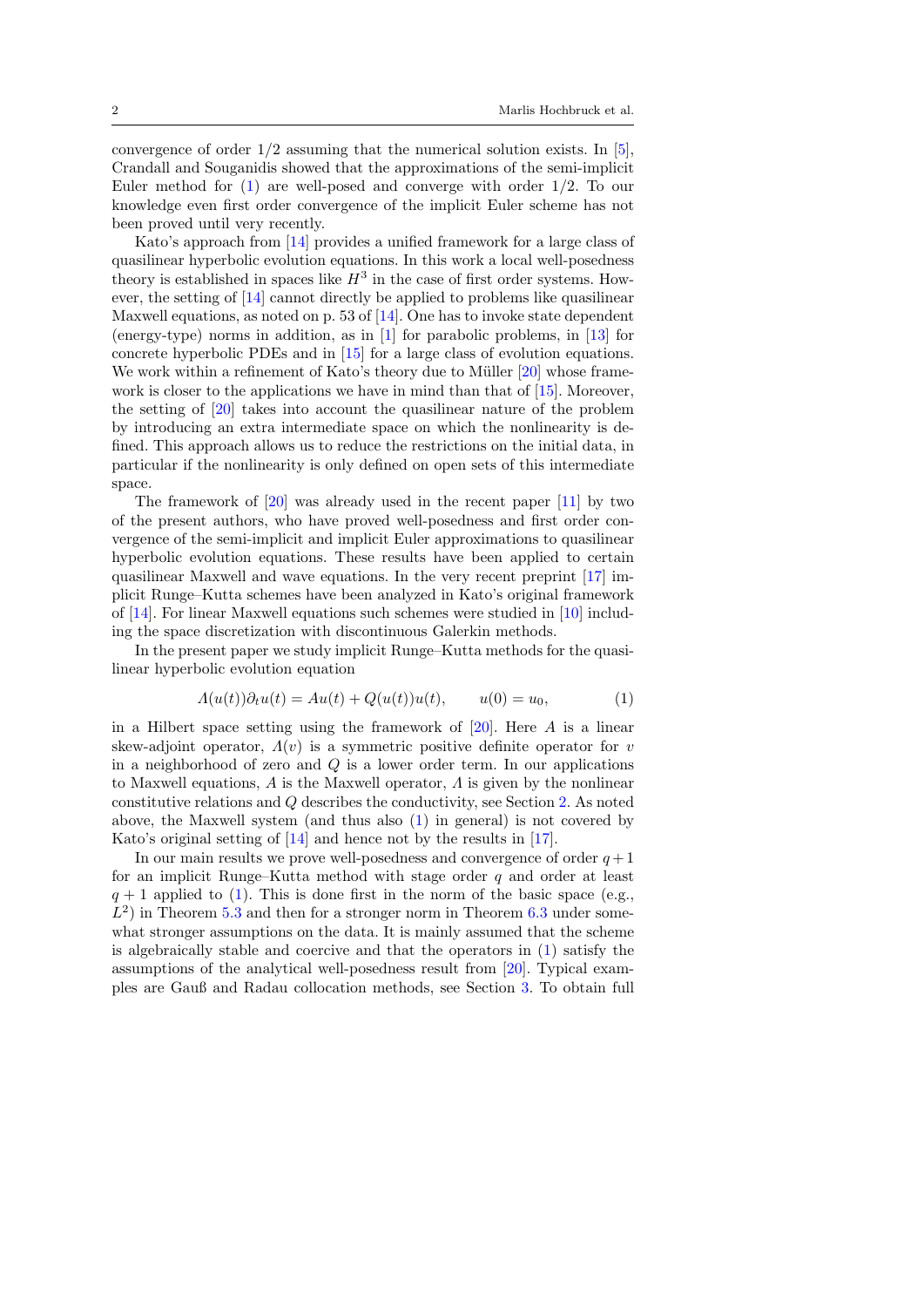classical convergence order, one would need rather strong additional regularity assumptions, cf. Section 4.5 of [\[17\]](#page-21-4), which we want to avoid here.

To treat [\(1\)](#page-1-0) within Kato's approach, we first invert  $\Lambda(u(t))$ . Our analysis (and also that of [\[15,](#page-21-2)[20\]](#page-21-3)) then crucially depends on the dissipativity of  $\Lambda(u(t))^{-1}A$  with respect to the scalar product on X with the (state-depending) weight  $\Lambda(u(t))$ . This fact is essential for the construction of one step of the scheme in Lemma [4.1.](#page-8-0) Even more importantly, the dissipativity provides the main energy-type bounds for the numerical solution given by Lemma [4.2](#page-11-0) and Proposition [4.3](#page-14-0) which involve the state dependent norms. On the other hand, these norms lead to substantial new challenges throughout the paper since one is forced to switch between them within the estimates. For the reasoning it is also crucial to have a precise control of the constants and of the norms of the numerical solutions in the various spaces. Here we tried to be rather explicit in our formulations.

Energy techniques for implicit Runge–Kutta methods which are algebraically stable and coercive have been successfully applied to analyze stiff ordinary differential equations, cf. [\[9,](#page-20-8) Chapter IV] and references given there. Our analysis is motivated by [\[18\]](#page-21-5), where the algebraic stability was an essential tool to prove rigorous error bounds for quasi-linear parabolic problems, and by [\[19\]](#page-21-6), where linear wave equations on evolving surfaces have been considered using state dependent norms.

One should note, however, that Kato's setting in [\[14\]](#page-20-2) and its variants from [\[15,](#page-21-2)[20\]](#page-21-3) do not work well for boundary value problems, in contrast to full space problems. In the case of Maxwell's equations one cannot treat perfectly conducting boundaries without very strong restrictions on the nonlinearities, [\[20\]](#page-21-3). On the other hand, one can handle Dirichlet boundary conditions for quasilinear Maxwell and wave equations, see [\[20\]](#page-21-3) and [\[11\]](#page-20-5). This shortcoming is unfortunate since the more operator-theoretic approach in  $[14, 15, 20]$  $[14, 15, 20]$  $[14, 15, 20]$  $[14, 15, 20]$  $[14, 15, 20]$  fits very well to the tools from numerical analysis used in this paper and also in [\[11,](#page-20-5)[17\]](#page-21-4). In future work we want to combine the present approach with more PDE type methods as in  $[2,8]$  $[2,8]$ , for instance, to cover also Maxwell equations on domains with standard boundary conditions. In such a framework we will then also investigate the space discretization error which is not considered here.

**Notation.** For Banach spaces X and Y we write  $\mathcal{L}(X, Y)$  for the space of bounded linear operators from X to Y and  $||A||_{Y \leftarrow X} := \sup_{x \neq 0} \frac{||Ax||_Y}{||x||_X}$  $\frac{\|Ax\|_Y}{\|x\|_X}$  for the operator norm of  $A \in \mathcal{L}(X, Y)$ . We endow the domain  $D(A)$  of a closed operator A in X with its graph norm  $||x||_A := ||Ax||_X + ||x||_X$ . The closed ball of radius r around 0 in X is denoted by  $\overline{B}_X(r)$ . The number  $c_{\text{RK}} \geq 1$  stands for generic constants which only depend on the coefficients of the Runge–Kutta method, and  $C$  is a nonnegative number which depends on  $c_{\text{RK}}$ , the constants in Assumption [2.1,](#page-3-1) and the norm of the operators  $S, S^{-1}, S_Y$  and  $S_Y^{-1}$  in Assumption [2.2](#page-4-0) below.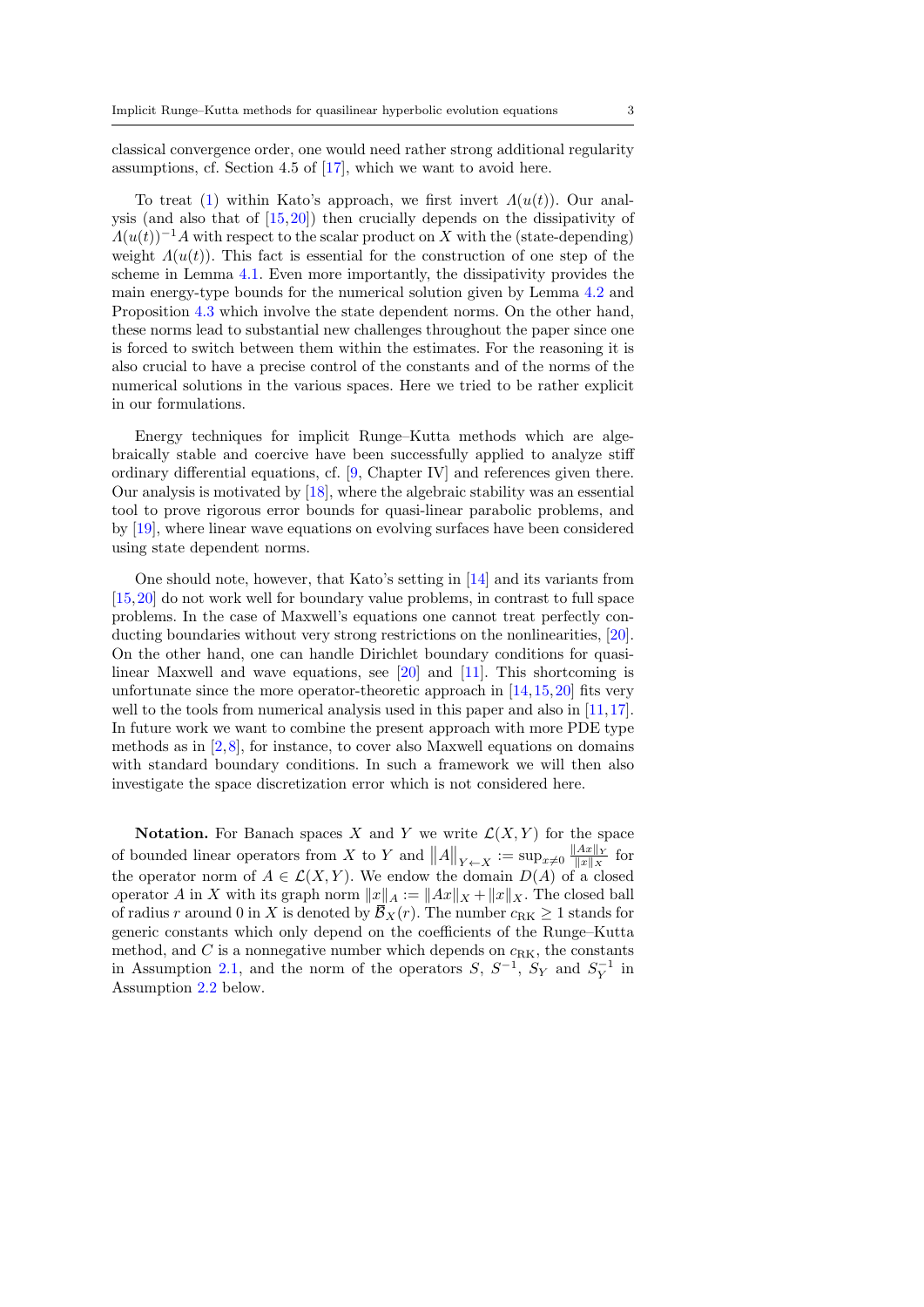#### <span id="page-3-0"></span>2 Analytical framework and Maxwell's equations

In this section we discuss our analytical framework, state the known wellposedness result for [\(1\)](#page-1-0) from [\[20\]](#page-21-3), and discuss the quasilinear Maxwell equations.

We use three Hilbert spaces  $(X, (\cdot, \cdot)_X)$ ,  $(Y, (\cdot, \cdot)_Y)$ , and  $(Z, (\cdot, \cdot)_Z)$  with continuous and dense embeddings  $Z \hookrightarrow Y \hookrightarrow X$ . In addition, Y is an exact interpolation space between  $Z$  and  $X$ . (For the Maxwell equations one employs spaces like  $X = L^2$ ,  $Y = H^2$ , and  $Z = H^3$ .) We collect the main assumptions on the operators in [\(1\)](#page-1-0). In particular,  $\Lambda(y)$  and  $Q(y)$  are bounded linear operators in X which are Lipschitz functions of y in a fixed ball  $\bar{\mathcal{B}}_Y(R)$  of Y. The linear operator A is skew-adjoint in X and also maps  $Z$  to Y. The initial value  $u_0$  will be taken from Z and the evolution equation [\(1\)](#page-1-0) is solved in Y, see Theorem [2.3.](#page-4-1) The assumptions below will allow us to derive energy-type estimates in terms of state dependent norms in X.

# <span id="page-3-1"></span>Assumption 2.1. Let  $R > 0$  be fixed.

- (a) Let  $A \in \mathcal{L}(Z, Y)$  be a skew-adjoint operator in X with  $Y \hookrightarrow D(A) \hookrightarrow X$ .
- (b) There exists a family of invertible self-adjoint operators  $\{ \Lambda(y) : y \in \mathbb{R}^2 \}$  $\overline{\mathcal{B}}_Y(R)$  in  $\mathcal{L}(X)$  such that the ranges  $\text{Ran}(I \mp A(y)^{-1}A)$  are dense in X and the inverses  $\Lambda(y)^{-1}$  also belong to  $\mathcal{L}(Y)$ . Moreover, for all  $x \in X$ and  $y, \tilde{y} \in \overline{\mathcal{B}}_Y(R)$  we have the estimates

<span id="page-3-7"></span><span id="page-3-5"></span><span id="page-3-2"></span>
$$
(x, \Lambda(y)x)_X \ge \nu^{-1} \|x\|_X^2,
$$
 (2a)

$$
||A(y) - A(\widetilde{y})||_{X \leftarrow X} \le \ell ||y - \widetilde{y}||_{Y},
$$
 (2b)

$$
|A(y)^{-1} - A(\widetilde{y})^{-1}|_{Y \leftarrow Y} \le \ell_Y ||y - \widetilde{y}||_Y, \tag{2c}
$$

$$
||A(y)^{-1} - A(\widetilde{y})^{-1}||_{Y \leftarrow Y} \le \ell_Y ||y - \widetilde{y}||_Y,
$$
  
\n
$$
||A(y)^{-1} - A(\widetilde{y})^{-1}||_{X \leftarrow Y} \le \ell_X ||y - \widetilde{y}||_X
$$
\n(2d)

$$
||A(y)^{-1} - A(\widetilde{y})^{-1}||_{X \leftarrow Y} \le \ell_X ||y - \widetilde{y}||_X
$$

for constants  $\nu, \ell, \ell_Y, \ell_X > 0$ . Hence,  $||A(y)^{-1}||_{X \leftarrow X} \leq \nu$ . (c) There are operators  ${Q(y) : y \in \overline{\mathcal{B}}_Y(R)}$  in  $\mathcal{L}(X)$  satisfying

<span id="page-3-8"></span><span id="page-3-3"></span>
$$
\mu_X := \sup_{y \in \overline{\mathcal{B}}_Y(R)} ||Q(y)||_{X \leftarrow X} < \infty. \tag{3a}
$$

Each  $Q(y)$  also belongs to  $\mathcal{L}(Z, Y)$  and there are constants  $m_Y, m_X \geq 0$ with

$$
||Q(y) - Q(\tilde{y})||_{Y \leftarrow Z} \le m_Y ||y - \tilde{y}||_Y,
$$
\n(3b)

$$
||Q(y) - Q(\widetilde{y})||_{X \leftarrow Z} \le m_X ||y - \widetilde{y}||_X \quad \text{for all} \quad y, \widetilde{y} \in \overline{\mathcal{B}}_Y(R). \quad (3c)
$$

Below, R always refers to the radius from this assumption and the above constants may of course depend on R. Assumption [2.1](#page-3-1) easily implies the bound

<span id="page-3-6"></span>
$$
||A(y)||_{X \leftarrow X} \le \lambda_X := ||A(0)||_{X \leftarrow X} + \ell R,
$$
 (4)

for all  $y \in \overline{\mathcal{B}}_Y(R)$ . We now write [\(1\)](#page-1-0) in the equivalent short form

<span id="page-3-4"></span>
$$
\partial_t u(t) = A_{u(t)} u(t), \qquad u(0) = u_0,\tag{5}
$$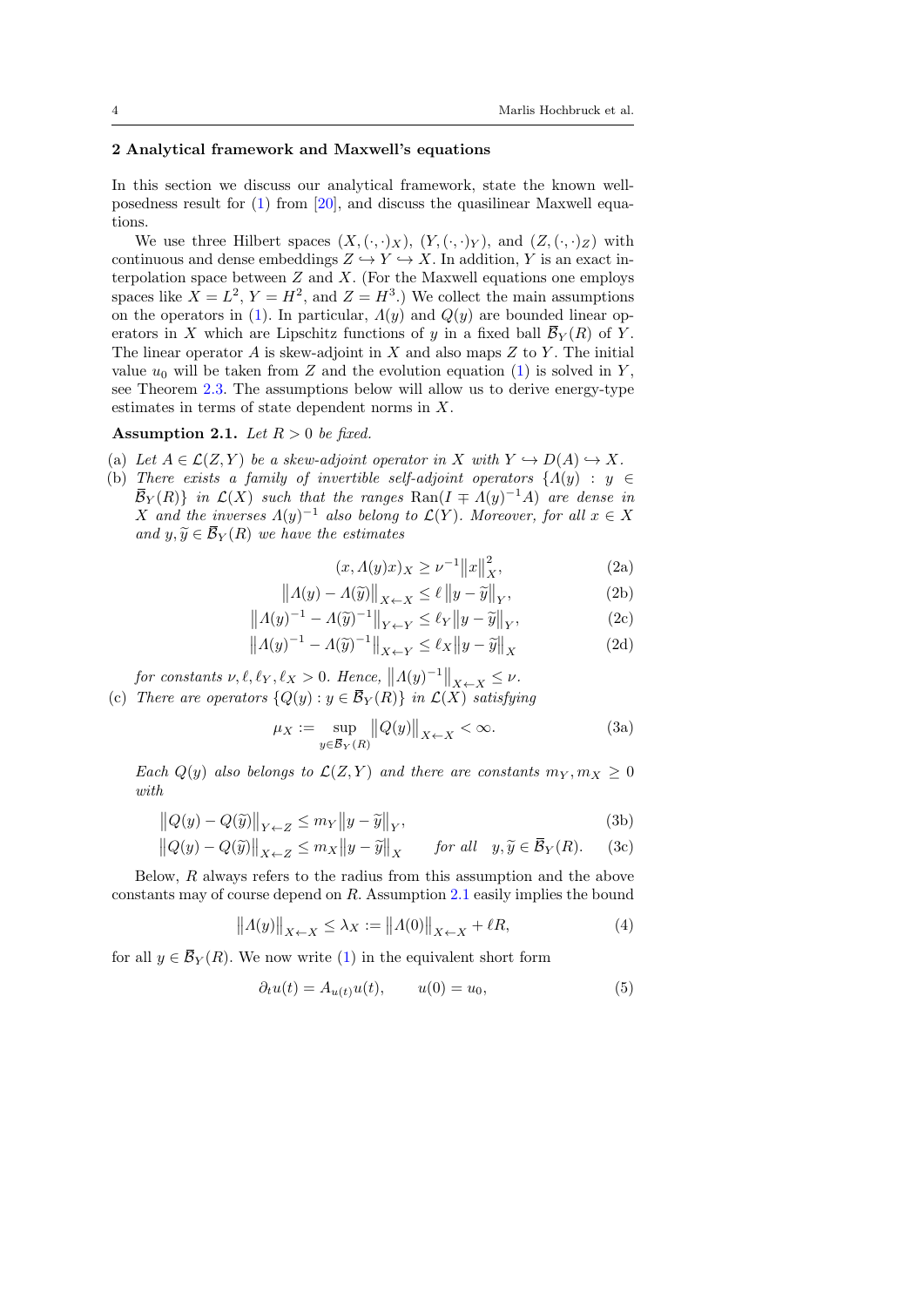where for  $v \in Y$  we introduce the operator

<span id="page-4-6"></span><span id="page-4-5"></span><span id="page-4-3"></span><span id="page-4-2"></span>
$$
A_v := A(v)^{-1}(A + Q(v))
$$
 (6)

with domain  $D(A)$  in X. Clearly, Runge–Kutta methods are invariant under this transformation. To control stronger norms, we also need the next assumption on  $A_v$ .

<span id="page-4-0"></span>Assumption 2.2. Let  $r > 0$ . We assume that there are continuous isomorphisms  $S: Z \to X$  and  $S_Y: Y \to X$  such that for all  $v \in \overline{\mathcal{B}}_Y(R) \cap \overline{\mathcal{B}}_Z(r)$  there are linear operators  $B(v) \in \mathcal{L}(X)$  and  $B_Y(v) \in \mathcal{L}(X)$  satisfying

$$
SA_vS^{-1} = A_v + B(v) \quad and \quad S_YA_vS_Y^{-1} = A_v + B_Y(v), \quad (7a)
$$

$$
||B(v)||_{X \leftarrow X} \le \beta_Z \qquad \qquad and \qquad ||B_Y(v)||_{X \leftarrow X} \le \beta_Y \tag{7b}
$$

for constants  $\beta_Z = \beta_Z(r) > 0$  and  $\beta_Y = \beta_Y(r) > 0$ .

Throughout the paper we use the constant

$$
c_0 = (\nu \lambda_X)^{1/2} \max \{ ||S||_{X \leftarrow Z} ||S^{-1}||_{Z \leftarrow X}, ||S_Y||_{X \leftarrow Y} ||S_Y^{-1}||_{Y \leftarrow X} \} \quad (8)
$$
  
\n
$$
\geq (\nu \lambda_X)^{1/2} \geq 1.
$$

The following well-posedness result is part of Theorem 3.41 of [\[20\]](#page-21-3). For this theorem one can omit the properties  $(2d)$  and  $(3c)$  in Assumption [2](#page-3-1).1 and the isomorphism  $S_Y$  in Assumption [2.2.](#page-4-0) These conditions are only used later on to treat the numerical solutions. Here and below we take radii  $r \geq 1$  to simplify some statements.

<span id="page-4-1"></span>**Theorem [2](#page-4-0).3.** Let Assumptions 2.1 and 2.2 be fulfilled and let  $r \geq 1$  be arbitrary. Then the following assertions hold.

- (a) For each  $u_0 \in \overline{\mathcal{B}}_Y((2c_0)^{-1}R) \cap \overline{\mathcal{B}}_Z((2c_0)^{-1}r)$  there exists a time  $T_0 =$  $T_0(r) \ge C/(r + \beta_Z(r)) > 0$  and a solution u in  $C([0, T_0], Z) \cap C^1([0, T_0], Y)$ of [\(5\)](#page-3-4) satisfying  $||u(t)||_Y \leq R$  and  $||u(t)||_Z \leq r$  for all  $0 \leq t \leq T_0$ .
- (b) If  $v \in C([0,T'],Z) \cap C^1([0,T'],Y)$  is another solution of [\(5\)](#page-3-4) with  $||v(t)||_Y \le$ R for all  $t \in [0, T']$ , then v coincides with u on  $[0, \min\{T_0, T'\}]$ .

For the error analysis of the time integration methods we need a few additional properties of the operators collected below. The proofs can be found in Lemmas 3.1 and 3.6 of  $[11]$ .

<span id="page-4-4"></span>**Lemma [2](#page-3-1).4.** Let Assumption 2.1 be satisfied. For all  $y, \tilde{y} \in \overline{\mathcal{B}}_Y(R)$  we have

(a)  $||A(y)^{1/2}||_{X \leftarrow X} \leq \lambda_X^{1/2}$ . (b)  $(x, \Lambda(y)^{1/2}x)_X \ge \nu^{-1/2} ||x||$ 2  $\int_{X}^{2}$  for all  $x \in X$ . (c) There is a positive constant  $\ell'$  such that

$$
\left\|A(y)^{1/2} - A(\widetilde{y})^{1/2}\right\|_{X \leftarrow X} \le \ell' \left\|y - \widetilde{y}\right\|_{Y}.
$$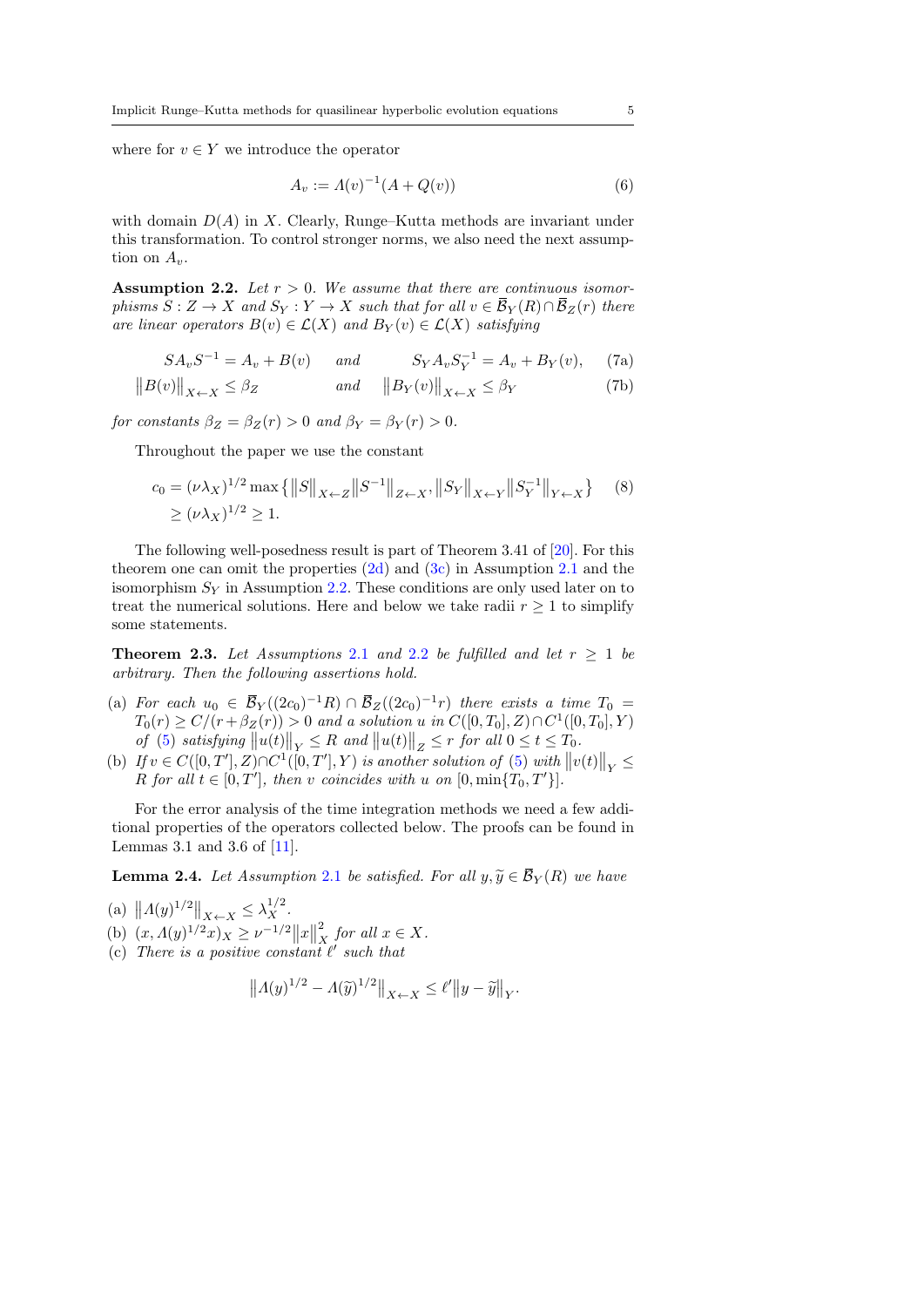(d) The operator  $A_y$  from [\(6\)](#page-4-2) satisfies

<span id="page-5-9"></span><span id="page-5-7"></span><span id="page-5-6"></span>
$$
||A_y||_{Y \leftarrow Z} \le \alpha_Y,\tag{9a}
$$

$$
||A_y - A_{\widetilde{y}}||_{X \leftarrow Z} \le L_X ||y - \widetilde{y}||_X,
$$
\n(9b)

$$
||A_y - A_{\widetilde{y}}||_{Y \leftarrow Z} \le L_Y ||y - \widetilde{y}||_Y, \tag{9c}
$$

where  $\ell', \alpha_Y, L_X, L_Y > 0$  only depend on the constants in Assumption [2](#page-3-1).1.

Much of our analysis (and also that of  $[11, 13, 15, 20]$  $[11, 13, 15, 20]$  $[11, 13, 15, 20]$  $[11, 13, 15, 20]$  $[11, 13, 15, 20]$  $[11, 13, 15, 20]$  $[11, 13, 15, 20]$ ) relies on state dependent norms. Let  $v, w \in \overline{\mathcal{B}}_Y(R)$ . We define the inner product

<span id="page-5-8"></span>
$$
(x,y)_v = (A(v)x, y)_X
$$

and denote the space X endowed with this inner product by  $X_v$ . By [\(2a\)](#page-3-5) and [\(4\)](#page-3-6), the associated norm is uniformly equivalent to the X-norm, i.e.,

<span id="page-5-0"></span>
$$
\lambda_X^{-1} \|x\|_v^2 \le \|x\|_X^2 \le \nu \|x\|_v^2, \qquad x \in X. \tag{10}
$$

Formulas [\(2b\)](#page-3-7) and [\(10\)](#page-5-0) yield the Lipschitz property

<span id="page-5-4"></span><span id="page-5-3"></span><span id="page-5-1"></span>
$$
||x||_v^2 = (A(w)x, x)_X + ((A(v) - A(w)x, x)_X
$$
  
\n
$$
\le ||x||_w^2 + \ell ||v - w||_Y ||x||_X^2
$$
  
\n
$$
\le (1 + \ell \nu ||v - w||_Y) ||x||_w^2.
$$
\n(11)

<span id="page-5-5"></span>Remark 2.5. Assumption [2](#page-3-1).1 and the Lumer-Phillips theorem (see Theo-rem II.3.15 in [\[7\]](#page-20-11)) imply that  $\Lambda(v)^{-1}A$  generates a contraction semigroup on  $X_v$  for each  $v \in \overline{\mathcal{B}}_Y(R)$ . From the bounded perturbation theorem, see Theo-rem III.1.3 in [\[7\]](#page-20-11), we thus deduce that the operator  $A_v$  generates a strongly continuous semigroup on X.

Example. We consider the Maxwell equations

$$
\partial_t \mathbf{D}(t, x) = \nabla \times \mathbf{H}(t, x) - \sigma(\mathbf{E}(t, x)) \mathbf{E}(t, x), \quad t \in [0, T], \, x \in \mathbb{R}^3, \tag{12a}
$$

$$
\partial_t \mathbf{B}(t, x) = -\nabla \times \mathbf{E}(t, x), \qquad t \in [0, T], x \in \mathbb{R}^3, \qquad (12b)
$$

$$
\nabla \cdot \mathbf{D}(t, x) = 0, \qquad t \in [0, T], \, x \in \mathbb{R}^3, \qquad (12c)
$$

$$
\nabla \cdot \mathbf{B}(t, x) = 0, \qquad t \in [0, T], \, x \in \mathbb{R}^3, \qquad (12d)
$$

on  $\mathbb{R}^3$  with a nonlinear conductivity  $\sigma \in C^3(\mathbb{R}^3, \mathbb{R}^{3\times3})$  and constitutive relations of the form

<span id="page-5-2"></span>
$$
\mathbf{D}(t,x) = \mathbf{E}(t,x) + P(\mathbf{E}(t,x)), \quad \mathbf{B}(t,x) = \mathbf{H}(t,x) + M(\mathbf{H}(t,x)).
$$

Here,  $P, M \in C^4(\mathbb{R}^3, \mathbb{R}^3)$  are vector fields such that  $P'(\xi)$  and  $M'(\xi)$  are symmetric and the matrices  $I + P'(0)$  and  $I + M'(0)$  are positive definite. An important special case is the Kerr nonlinearity with  $P(\mathbf{E}) = \chi |\mathbf{E}|^2 \mathbf{E}$  for the susceptility  $\chi \in \mathbb{R}$  and  $M = 0$ , see [\[4\]](#page-20-12). We use the spaces

$$
X := L^2(\mathbb{R}^3)^6
$$
,  $Y := H^2(\mathbb{R}^3)^6$ ,  $Z := H^3(\mathbb{R}^3)^6$ .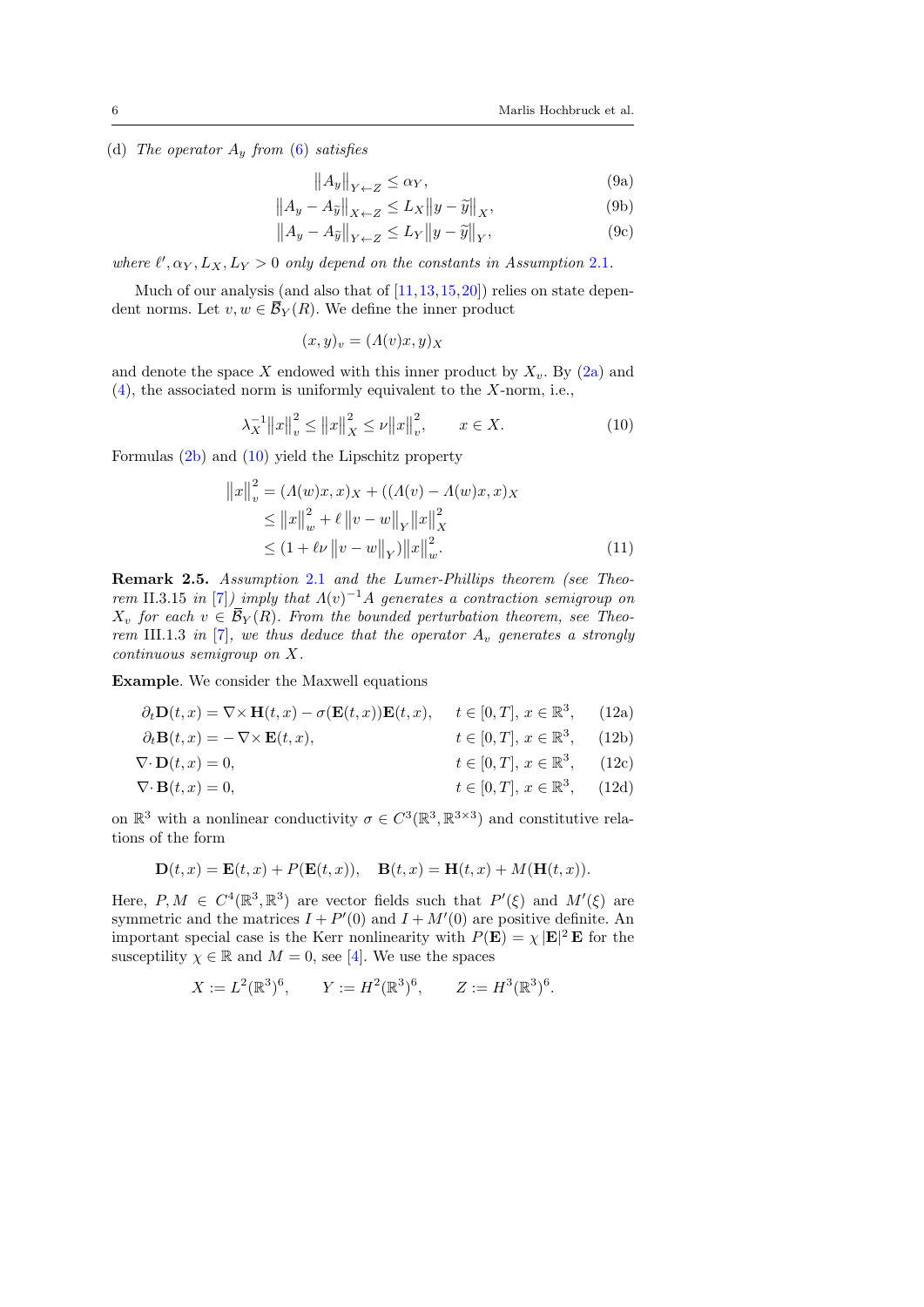For given initial data  $u_0 = (\mathbf{E}_0, \mathbf{H}_0)$  in Z satisfying [\(12c\)](#page-5-1) and [\(12d\)](#page-5-2), we seek solutions in  $C^1([0,T], Y) \cap C([0,T], Z)$  of  $(12a)$  and  $(12b)$ . These solutions then automatically fulfill the divergence conditions [\(12c\)](#page-5-1) and [\(12d\)](#page-5-2). To tackle the problem in our framework, we set

$$
\Lambda(v) = \begin{pmatrix} I + P'(\mathbf{E}) & 0 \\ 0 & I + M'(\mathbf{H}) \end{pmatrix}, \quad Q(v) = \begin{pmatrix} -\sigma(\mathbf{E})\mathbf{E} \\ 0 \end{pmatrix}, \quad A = \begin{pmatrix} 0 & \nabla \times \\ -\nabla \times & 0 \end{pmatrix}
$$

for  $v = (\mathbf{E}, \mathbf{H}) \in Y$ . Observe that Y embeds into  $L^{\infty}(\mathbb{R}^3)^6$ . Hence,  $\Lambda(v)$  is positive definite for v in a certain ball  $\mathcal{B}_Y(R)$ . In the Kerr case mentioned above, one has positive definiteness for all  $v \in Y$  if  $\chi > 0$ .

In Theorem 4.9 of [\[20\]](#page-21-3) and Remark 3.3 of [\[11\]](#page-20-5) our Assumptions [2.1](#page-3-1) and [2.2](#page-4-0) without  $S_Y$  have been checked for the case  $Q = 0$ , i.e., for the system without conductivity. We note that nonzero  $Q(v)$  can be treated as the operators  $\Lambda(v)^{-1}$ . For Assumption [2.2,](#page-4-0) let  $S_Y$  be the diagonal operator with entry  $I + \Delta$ . Then  $B_Y(v)$  is the product  $[S_Y, \Lambda(v)^{-1}(A + Q(v))]S_Y^{-1}$  for the commutator [ $\cdot$ ,  $\cdot$ ]. Using Sobolev's embedding and Hölder's inequality one checks that  $B_Y(v)$ is an operator on X whose norm is uniformly bounded for  $v \in \overline{\mathcal{B}}_Y(R) \cap \overline{\mathcal{B}}_Z(r)$ . Hence, Assumptions [2.1](#page-3-1) and [2.2](#page-4-0) are fulfilled in this example.

In [\[11\]](#page-20-5) and [\[20\]](#page-21-3) wave and Maxwell equations on a domain with Dirichlet boundary conditions were studied in a similar way. The Maxwell system with the usual boundary conditions of a perfect conductor can be treated in our framework only for special nonlinearities, see Proposition 4.8 in [\[20\]](#page-21-3).  $\diamond$ 

#### <span id="page-6-0"></span>3 Implicit Runge–Kutta methods

For the equation [\(5\)](#page-3-4), the general s-stage Runge–Kutta method with s distinct nodes  $0 \le c_i \le 1$  and weights  $\mathcal{O} = (a_{ij})_{i,j=1}^s$  and  $b = (b_i)_{i=1}^s$  is given by

<span id="page-6-1"></span>
$$
\dot{U}_{ni} = A_{U_{ni}} U_{ni}, \qquad i = 1, ..., s,
$$
 (13a)

<span id="page-6-4"></span><span id="page-6-3"></span>
$$
U_{ni} = u_n + \tau \sum_{j=1}^{s} a_{ij} \dot{U}_{nj}, \qquad i = 1, ..., s,
$$
 (13b)

$$
u_{n+1} = u_n + \tau \sum_{i=1}^{s} b_i \dot{U}_{ni}
$$
\n(13c)

for  $n = 0, \ldots, N-1$  and a fixed step size  $\tau > 0$ . Here,  $u_n \approx u(t_n)$  approximates the solution u to [\(5\)](#page-3-4) at time  $t_n = n\tau$  and  $U_{ni} \approx u(t_n + c_i \tau)$  are the internal stages. In the next section we solve the above system for initial values  $u_0$  in Z which belong to a certain ball of  $Y$ . To simplify notation, we set

$$
U_n = (U_{n1}, \ldots, U_{ns})^T, \qquad \mathcal{A}(U_n) = \text{diag}(A_{U_{n1}}, \ldots, A_{U_{ns}}),
$$

where  $\mathcal{A}(U_n)$  has the domain  $D(A)^s$  in  $X^s$ . We now reformulate [\(13\)](#page-6-1) in a more compact form as

<span id="page-6-2"></span>
$$
U_n = 1 \otimes u_n + \tau(\mathcal{O} \otimes I) \mathcal{A}(U_n) U_n,
$$
  
\n
$$
u_{n+1} = u_n + \tau(b^T \otimes I) \mathcal{A}(U_n) U_n,
$$
\n(14)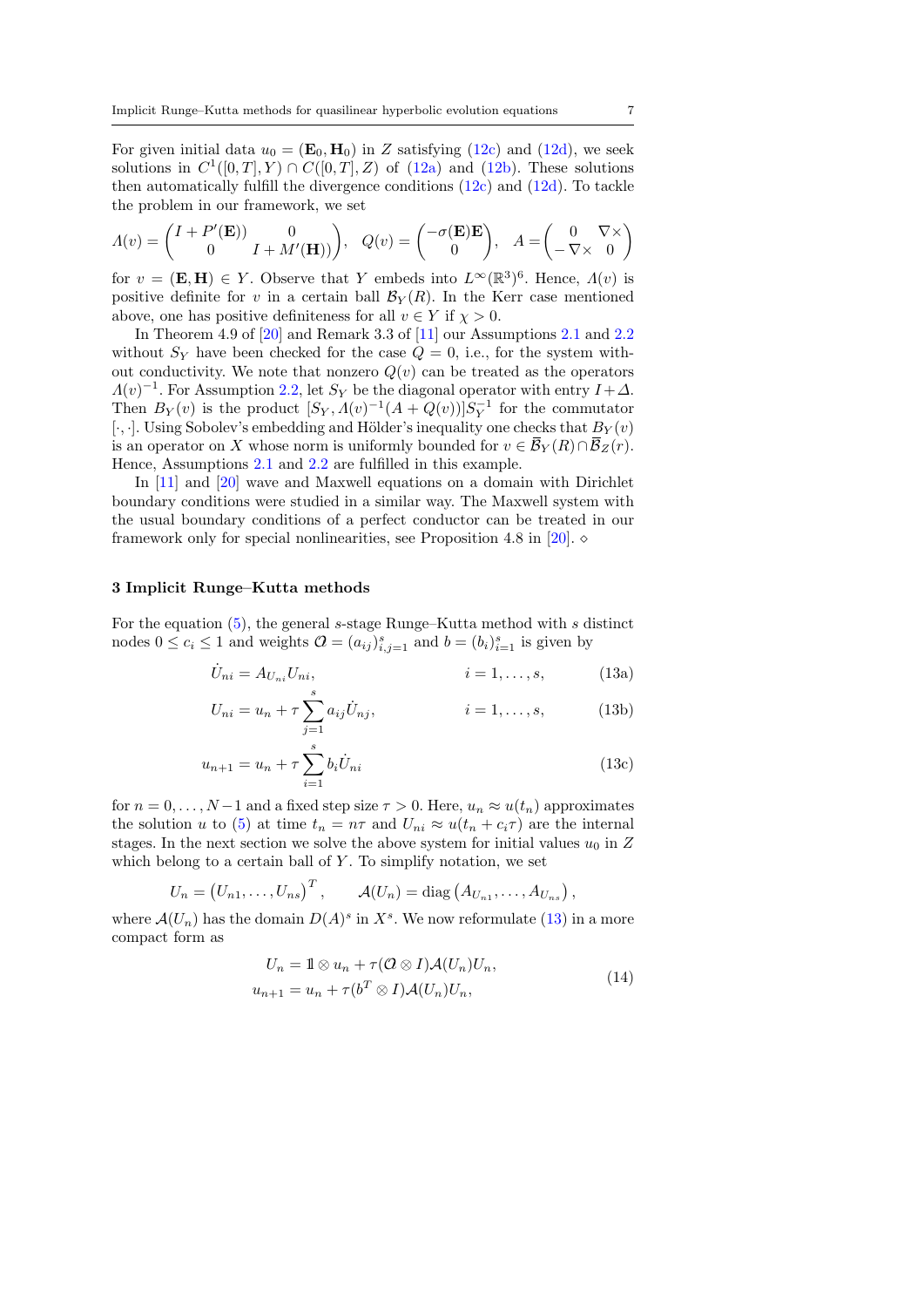where  $1 = (1, \ldots, 1)^T$  and ⊗ denotes the Kronecker product. The first equation in [\(14\)](#page-6-2) can be written as

$$
(I_s \otimes I - \tau(Q \otimes I)A(U_n))U_n = 1 \otimes u_n,
$$

or equivalently

<span id="page-7-1"></span>
$$
(\mathcal{Q}^{-1} \otimes I - \tau \mathcal{A}(U_n))U_n = (\mathcal{Q}^{-1}1) \otimes u_n.
$$
 (15)

Here and throughout this paper we assume that the Runge–Kutta matrix has the inverse  $Q^{-1} = (\tilde{a}_{ij}).$ <br>Bogall that a Bungo

Recall that a Runge–Kutta method is called *algebraically stable* if  $b_i \geq 0$ for  $i = 1, \ldots, s$  and the matrix

<span id="page-7-2"></span>
$$
\mathcal{M} = (m_{ij})_{i,j=1}^s \qquad \text{with} \qquad m_{ij} = b_i a_{ij} + b_j a_{ji} - b_i b_j \tag{16}
$$

is positive semidefinite. It is well known that Gauß, Radau IA  $(c_1 = 0)$ , and Radau IIA  $(c_s = 1)$  collocation methods are algebraically stable. See Definition IV.12.5 and Theorem IV.12.9 of [\[9\]](#page-20-8), see also the original results from [\[3\]](#page-20-13) and [\[6\]](#page-20-14).

For our analysis, we also need the *coercivity condition* that there exists a positive definite diagonal matrix  $D \in \mathbb{R}^{s,s}$  and a positive scalar  $\alpha$  such that

<span id="page-7-0"></span>
$$
u^T D Q^{-1} u \ge \alpha u^T D u \quad \text{for all} \qquad u \in \mathbb{R}^s. \tag{17}
$$

This condition plays an important role in proving the existence of Runge– Kutta approximations, cf. Section IV.14 of [\[9\]](#page-20-8). For Gauß and Radau collocation methods,  $d_1, \ldots, d_n$  and the constant  $\alpha$  are given explicitly in terms of the nodes  $c_i$  and the weights  $b_i$ ,  $i = 1, \ldots, s$ ; see Theorem IV.14.5 of [\[9\]](#page-20-8).

### 4 Well-posedness of the numerical scheme

In this section we construct solutions of the numerical scheme [\(13\)](#page-6-1) and bound them in X, Y and Z. Let  $W \in \{X, Y, Z\}$ . In the following we denote the components of  $U \in W^s$  by  $U_i$ , i.e.,  $U = (U_1, \ldots, U_s)$ , and  $W^s$  is equipped with the inner product

$$
(U, V)_{W^s} = \sum_{i=1}^s (U_i, V_i)_W.
$$

On  $W^s$ , for the operators from Section [2](#page-3-0) and [3](#page-6-0) we introduce the notation

$$
\Lambda(U) := \text{diag}(A(U_1), \dots, A(U_s)), \qquad Q(U) := \text{diag}(Q(U_1), \dots, Q(U_s)),
$$
  
\n
$$
\mathcal{B}(U) := \text{diag}(B(U_1), \dots, B(U_s)), \qquad \mathcal{D} := D \otimes I = \text{diag}(d_1 I, \dots, d_s I),
$$
  
\n
$$
\mathcal{S} := I_s \otimes S = \text{diag}(S, \dots, S), \qquad \mathcal{S}_Y := I_s \otimes S_Y = \text{diag}(S_Y, \dots, S_Y).
$$

In the next lemma we consider one step of the scheme  $(13)$  for suitable  $u_n$ .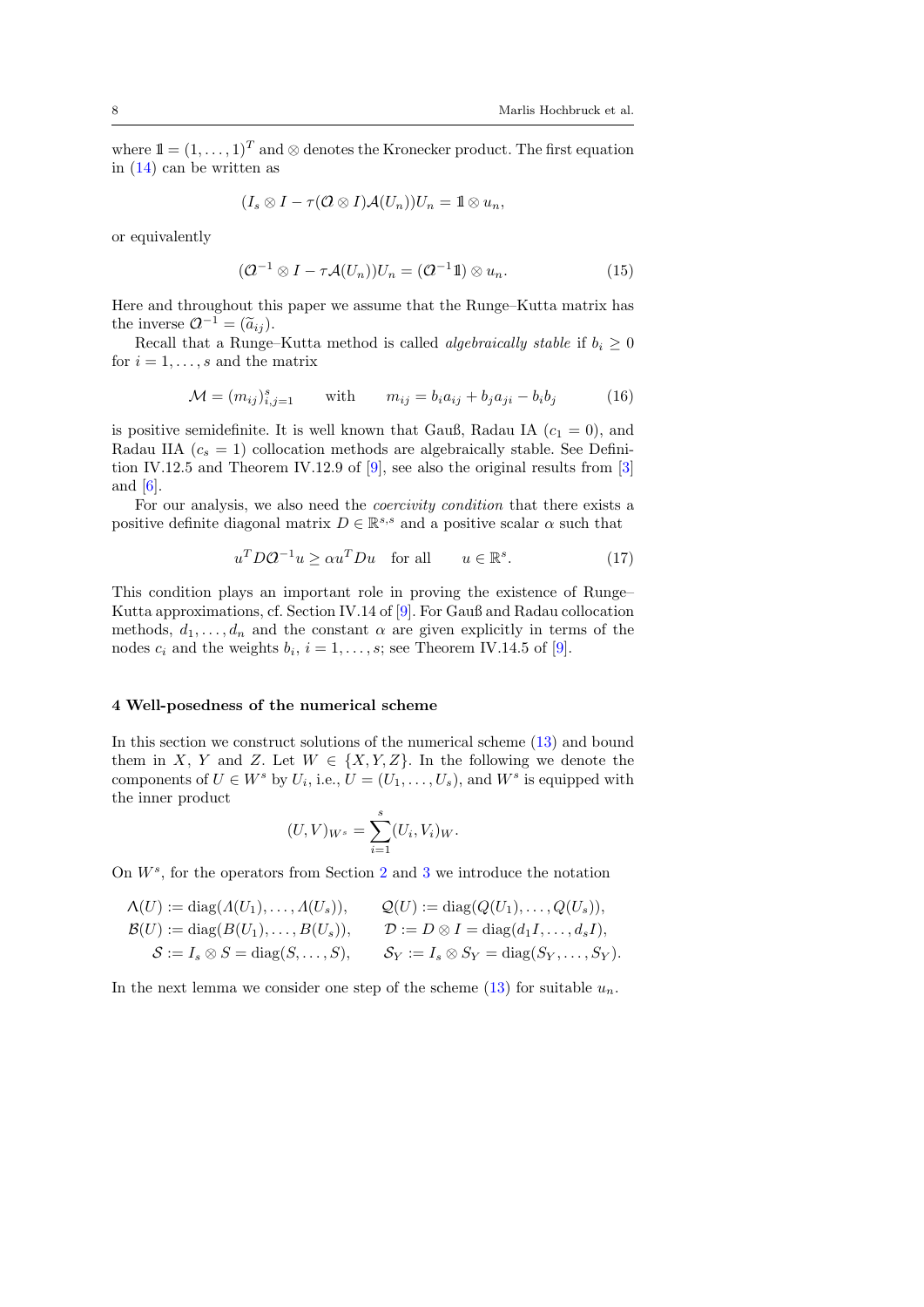<span id="page-8-0"></span>Lemma 4.1. Let Assumptions [2](#page-3-1).1 and [2](#page-4-0).2 be fulfilled and let the Runge–Kutta method satisfy the coercivity condition [\(17\)](#page-7-0). Let  $r \geq 1$  and set  $R_1 = (2\gamma c_0)^{-1}R$ for the constants defined in  $(8)$  and below in  $(24)$ . Then there exists a maximal step size  $\tau_0 = \tau_0(r) \in (0,1]$  such that for all  $u_n \in \overline{\mathcal{B}}_Y(R_1) \cap \overline{\mathcal{B}}_Z(r)$  and  $\tau \in (0, \tau_0]$  equation [\(15\)](#page-7-1) has a solution  $U_n$  in  $Z^s$  satisfying

$$
||U_{ni}||_X \le \gamma (\lambda_X \nu)^{1/2} ||u_n||_X, \qquad ||U_{ni}||_Z \le 2\gamma c_0 ||u_n||_Z, \qquad (18)
$$

<span id="page-8-3"></span><span id="page-8-2"></span>
$$
||U_{ni}||_Y \le 2\gamma c_0 ||u_n||_Y \le R, \qquad ||u_{n+1}||_Y \le R,\tag{19}
$$

for all  $i = 1, ..., s$ , where  $u_{n+1}$  is given by [\(13c\)](#page-6-3). The number  $\tau_0$  depends only on r and the constants in the assumptions.

Proof. Step 1. The proof is based on Banach's fixed-point theorem. We start with some preparations. Let  $r > 0$  and  $\tau \in (0, 1]$ . The set

$$
M_{r,\tau} = \left\{ V = (V_i)_{i=1}^s \in Z^s : ||V||_{Z^s} \leq \hat{c}r, ||V_i - V_j||_Y \leq \hat{c}r\tau, ||V_i||_Y \leq R \text{ for all } i, j = 1, ..., s \right\}
$$
 (20)

is endowed with the distance induced by the norm of  $X^s$ , where the constant  $\hat{c} > 0$  will be fixed below. This metric space is complete. Indeed, each Cauchy sequence  $(V^n)$  in  $M_{r,\tau}$  has a limit V in  $X^s$ , and it is bounded in both  $Y^s$  and  $Z^s$ . Hence, a subsequence of  $(V^n)$  converges to V also weakly in  $Y^s$  and  $Z^s$ , so that V belongs to  $M_{r,\tau}$ .

Let  $V \in M_{r,\tau}$ . To define the fixed-point map, we introduce the operator

<span id="page-8-1"></span>
$$
G(V) := \mathcal{Q}^{-1} \otimes I - \tau \mathcal{A}(V) \quad \text{with} \quad D(G(V)) = D(A)^s
$$

in  $X^s$ . We next show that  $G(V) - \frac{\alpha}{2}I_s \otimes I$  is accretive with respect to the equivalent inner product on  $X<sup>s</sup>$  given by

$$
(W,\widetilde{W})_{D\otimes \Lambda(V)}:=(\mathcal{D}\Lambda(V)W,\widetilde{W})_{X^s}=\sum_{i=1}^sd_i(\Lambda(V_i)W_i,\widetilde{W}_i)_{X},
$$

i.e.,

$$
((G(V) - \frac{\alpha}{2}I_s \otimes I)W, W)_{D \otimes \Lambda(V)} \ge 0 \quad \text{for all } W \in X^s.
$$

We write  $X_{D,V}^s$  for the Hilbert space  $X^s$  equipped with this inner product. Let  $W = (W_i)_{i=1}^s \in X^s$ . We first observe that

$$
((G(V) - \frac{\alpha}{2}I_s \otimes I)W,W)_{D \otimes \Lambda(V)} = ((\mathcal{D}\Lambda(V)\mathcal{Q}^{-1} \otimes I - \frac{\alpha}{2}\mathcal{D}\Lambda(V))W,W)_{X^s}
$$

$$
-\tau((D \otimes A)W,W)_{X^s} - \tau(\mathcal{D}\mathcal{Q}(V)W,W)_{X^s}.
$$

The second term on the right-hand side vanishes due to the skew-adjointness of A, see Assumption [2.1,](#page-3-1) and the third one is bounded by  $\tau \mu_X \sum_{i=1}^s d_i ||W_i||$ 2 X because of  $(3a)$ . To treat the first one, we compute

$$
\begin{aligned} ((\mathcal{D}\Lambda(V)\mathcal{Q}^{-1}\otimes I - \frac{\alpha}{2}\mathcal{D}\Lambda(V))W, W)_{X^s} \\ &= ((D\mathcal{Q}^{-1}\otimes I - \frac{\alpha}{2}\mathcal{D})\Lambda(V)^{1/2}W, \Lambda(V)^{1/2}W)_{X^s} \end{aligned}
$$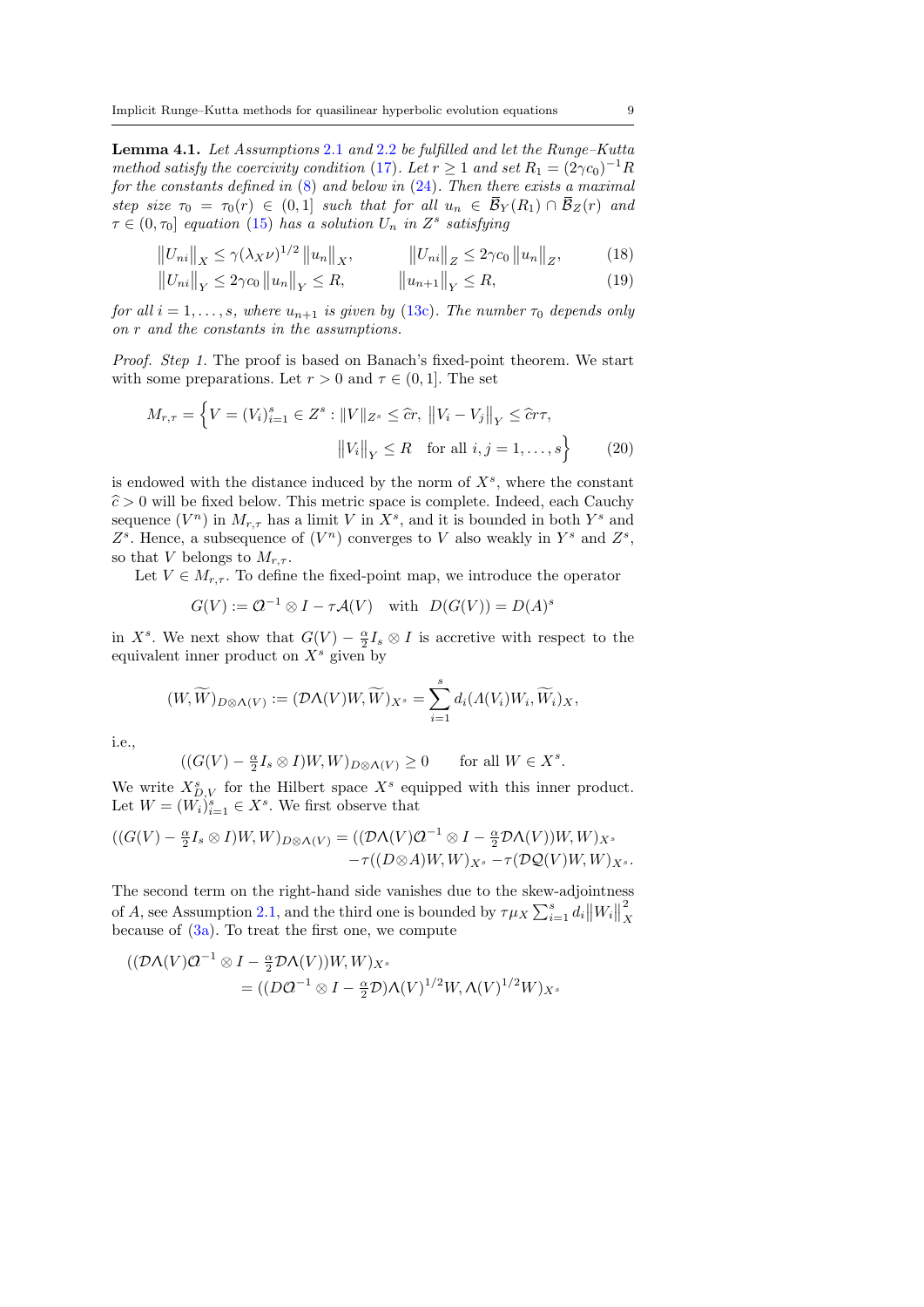+ 
$$
\sum_{i,j=1}^{s} d_i \tilde{a}_{ij} ((\Lambda(V_i)^{1/2} - \Lambda(V_j)^{1/2}) W_j, \Lambda(V_i)^{1/2} W_i)_X
$$
  
\n
$$
\geq \frac{\alpha}{2} \sum_{i=1}^{s} d_i ||\Lambda(V_i)^{1/2} W_i||_X^2
$$
  
\n+ 
$$
\sum_{i,j=1}^{s} d_i \tilde{a}_{ij} ((\Lambda(V_i)^{1/2} - \Lambda(V_j)^{1/2}) W_j, \Lambda(V_i)^{1/2} W_i)_X,
$$

where we employ the coercivity property  $(17)$  in the last step. Lemma [2.4,](#page-4-4) the definition [\(20\)](#page-8-1) of  $M_{r,\tau}$ , condition [\(2a\)](#page-3-5), and Hölder's inequality allow us to dominate the last term by

$$
\sum_{i,j=1}^s d_i^{1/2} c_{\text{RK}} \ell' \hat{c} \tau r ||W_j||_X ||\Lambda(V_i)^{1/2} W_i||_X \leq C r \tau \sum_{k=1}^s d_k ||\Lambda(V_k)^{1/2} W_k||_X^2.
$$

Combining this inequality and the preceding one, we infer

$$
\begin{aligned} \left( (\mathcal{D}\Lambda(V)\mathcal{Q}^{-1} \otimes I - \frac{\alpha}{2} \mathcal{D}\Lambda(V))W, W \right)_{X^s} \\ &\geq \left( \frac{\alpha}{2} - C r \tau - C \mu_X \tau \right) \sum_{k=1}^s d_k \left\| \Lambda(V_k)^{1/2} W_k \right\|_X^2. \end{aligned}
$$

There thus exists a number  $\tau_0 = \tau_0(r) \in (0, 1]$  such that  $\alpha/2 - Cr\tau - C\mu_X \tau \ge 0$ for all  $\tau \in (0, \tau_0]$ , i.e., the map  $G(V) - \frac{\alpha}{2} I_s \otimes I$  is accretive in  $X_{D,V}^s$ .

Remark [2.5](#page-5-5) implies that the operator  $\tau \mathcal{A}(V)$  generates a strongly continuous semigroup on  $X^s$ , so that also  $-G(V)$  is a generator by bounded perturbation, see Theorem III.1.3 in [\[7\]](#page-20-11). In particular, the sum  $\omega I_s \otimes I + G(V)$ is invertible in  $X^s$  for a sufficiently large number  $\omega > 0$ . Hence,  $G(V)$  has an inverse in  $X^s$  which satisfies

<span id="page-9-0"></span>
$$
||G(V)^{-1}||_{X_{D,V}^s \leftarrow X_{D,V}^s} \le \frac{2}{\alpha},\tag{21}
$$

cf. Proposition II.3.23 in [\[7\]](#page-20-11).

For a given  $u_n \in X$ , we can now define the fixed-point map

$$
\Phi: M_{r,\tau} \to X^s, \quad \Phi(V) = G(V)^{-1}(\mathcal{Q}^{-1}1\!1) \otimes u_n.
$$

Observe that the equation  $W = \Phi(V)$  is equivalent to

<span id="page-9-1"></span>
$$
(\mathcal{Q}^{-1} \otimes I - \tau \mathcal{A}(V))W = (\mathcal{Q}^{-1}1) \otimes u_n, \qquad (22)
$$

which means that

$$
W_i = u_n + \tau \sum_{j=1}^s a_{ij} A_{V_i} W_i
$$
,  $i = 1, ..., s$ .

Consequently, a fixed point of  $\Phi$  solves [\(15\)](#page-7-1).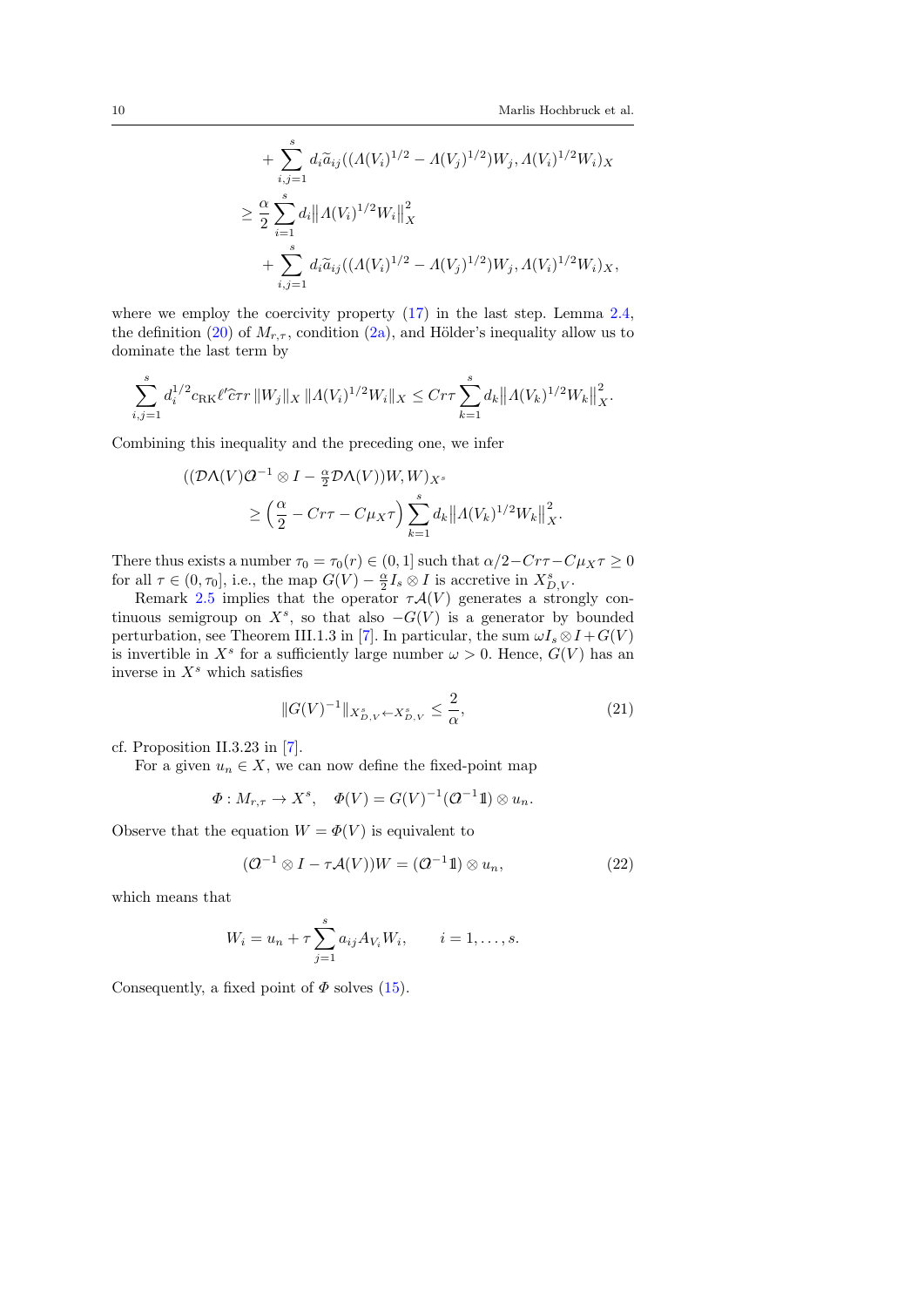Step 2. We establish that  $\Phi$  maps  $M_{r,\tau}$  into itself for all sufficiently small step sizes  $\tau > 0$  and a suitable constant  $\hat{c}$ , provided that  $u_n$  belongs to  $\overline{\mathcal{B}}_Y(R_1) \cap \overline{\mathcal{B}}_Z(r)$ . Let  $V \in M_{r,\tau}$  and set  $W = \Phi(V)$ . The bound [\(21\)](#page-9-0) yields

$$
||W||_{D\otimes \Lambda(V)} = ||G(V)^{-1}(\mathcal{Q}^{-1}1)\otimes u_n||_{D\otimes \Lambda(V)} \leq \frac{2}{\alpha} ||(\mathcal{Q}^{-1}1)\otimes u_n||_{D\otimes \Lambda(V)}.
$$

By means of  $(2a)$  and  $(4)$ , we derive the inequality

<span id="page-10-2"></span>
$$
||W||_{X^{s}} \le \gamma(\nu \lambda_X)^{1/2} ||u_n||_X
$$
 (23)

for the constant

<span id="page-10-0"></span>
$$
\gamma = \max\left\{1, \frac{2}{\alpha\sqrt{\delta}}\left(\sum_{i=1}^s d_i \left(\sum_{j=1}^s |\widetilde{a}_{ij}|\right)^2\right)^{1/2}\right\} \quad \text{with} \quad \delta := \min_{k=1,\dots,s} d_k > 0. \tag{24}
$$

We transfer these estimates to  $Z$  in order to check that  $W$  satisfies the first and third condition in  $(20)$ . To this aim, we multiply  $(22)$  by the operator matrix  $S = I_s \otimes S$ . Property [\(7a\)](#page-4-5) of A now implies the equation

<span id="page-10-1"></span>
$$
(\mathcal{O}^{-1} \otimes I - \tau \mathcal{A}(V) - \tau \mathcal{B}(V))\mathcal{S}W = (\mathcal{O}^{-1}1\!1) \otimes (Su_n). \tag{25}
$$

Since V belongs to  $M_{r,\tau}$ , each norm  $||V_i||_Z$  is bounded by  $\hat{c}r$  so that assumption [\(7b\)](#page-4-6) provides the inequality  $||\mathcal{B}(V)||_{X^s \leftarrow X^s} \leq \beta_Z(\hat{c}r)$ . In view of [\(10\)](#page-5-0), the norm of  $\mathcal{B}(V)$  on  $X_{D,V}^s$  is then dominated by  $C\beta_Z(\hat{c}r) =: \beta'(r)$ . We replace  $\tau_0(r)$ <br>by  $\min\{\tau_s(r), \alpha/(4\beta'(r))\}$  and take  $\tau \in (0, \tau_s(r)]$ . Because of  $(21)$ , the sum by  $\min{\lbrace \tau_0(r), \alpha/(4\beta'(r)) \rbrace}$  and take  $\tau \in (0, \tau_0(r)]$ . Because of [\(21\)](#page-9-0), the sum  $G(V) - \tau \mathcal{B}(V)$  thus has an inverse on  $X_{D,V}^s$  with norm less or equal  $4/\alpha$ . Hence, formula [\(25\)](#page-10-1) leads to

$$
\|\mathcal{SW}\|_{D\otimes\Lambda(V)}\leq \frac{4}{\alpha}\|(\mathcal{O}^{-1}\mathbb{1})\otimes Su_n\|_{D\otimes\Lambda(V)}.
$$

Using also Assumptions [2.1](#page-3-1) and [2.2](#page-4-0) and  $||u_n||_Z \leq r$ , we arrive at the estimate

<span id="page-10-3"></span>
$$
||W||_{Z^s} \le 2\gamma c_0 ||u_n||_Z \le \widehat{c}_1 r \tag{26}
$$

for  $c_0 \ge (\nu \lambda_X)^{1/2}$  from [\(8\)](#page-4-3), all  $\tau \in (0, \tau_0(r)]$ , and  $\hat{c}_1 := 2\gamma c_0$ . In [\(23\)](#page-10-2) and [\(26\)](#page-10-3) we bounded the norms of the linear map  $u_n \mapsto W$  in  $\mathcal{L}(X, X^s)$  and  $\mathcal{L}(Z, Z^s)$ , respectively. By interpolation, we now obtain the bound

<span id="page-10-4"></span>
$$
||W_i||_Y \le 2\gamma c_0 ||u_n||_Y \le 2\gamma c_0 R_1 = R
$$
\n(27)

for all  $i = 1, \ldots, s$ . In the second inequality we use that  $u_n$  is contained in  $\overline{\mathcal{B}}_Y(R_1)$ . As a result, the vector W fulfills the last condition in [\(20\)](#page-8-1).

For the second condition in  $(20)$ , we employ  $(9a)$  and  $(26)$  to compute

$$
||W_i - W_j||_Y = ||\tau \sum_{k=1}^s (a_{ik} - a_{jk}) A_{V_k} W_k||_Y \le \tau c_{\text{RK}} \alpha_Y \sum_{k=1}^s ||W_k||_Z
$$
  

$$
\le \tau \widehat{c}_2 ||u_n||_Z \le \tau \widehat{c}_2 r,
$$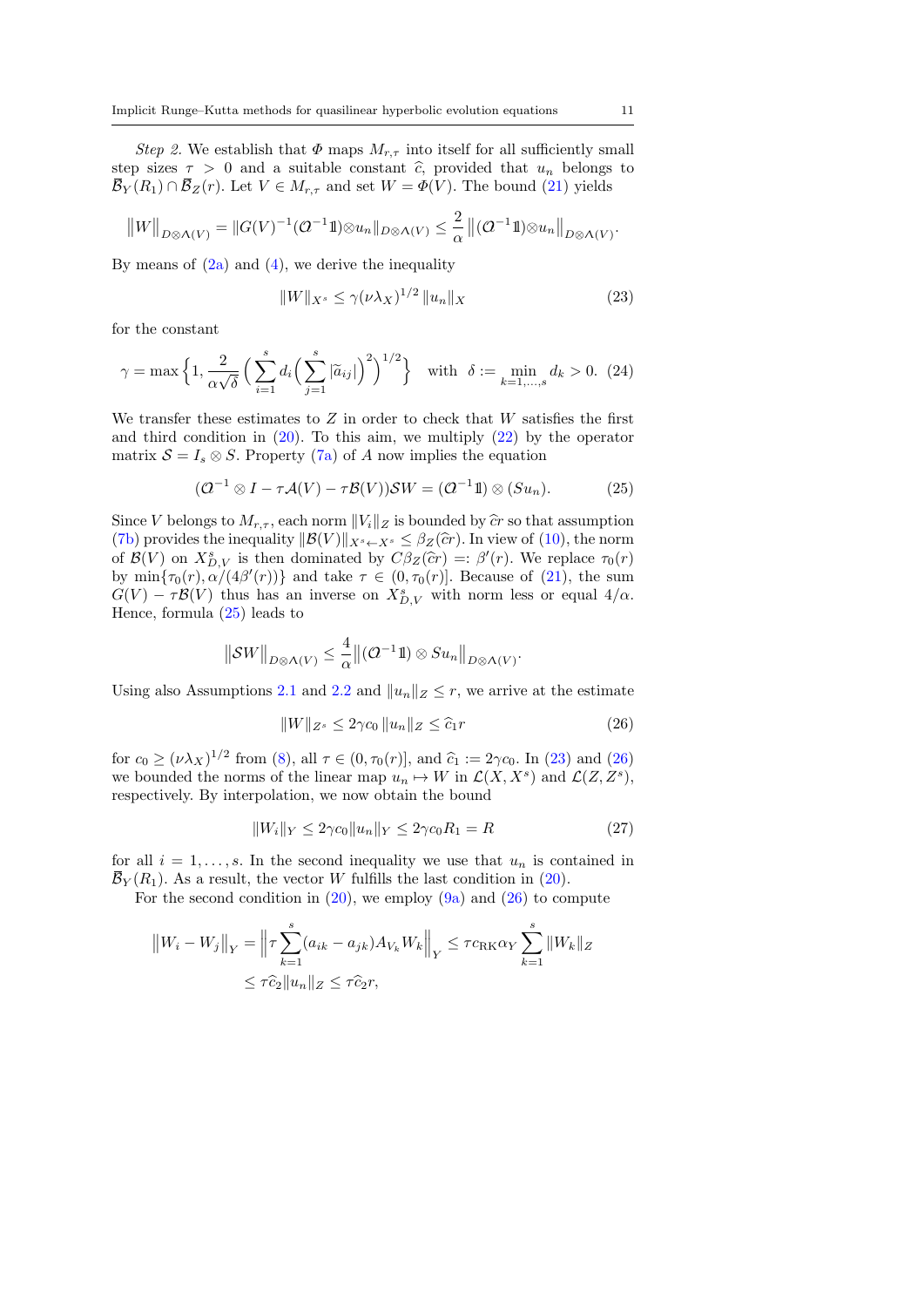where  $\hat{c}_2 := c_{RK} \alpha_Y c_0$ . With  $\hat{c} := \max{\{\hat{c}_1, \hat{c}_2\}}$ , the above bounds imply that  $W = \Phi(V)$  belongs to  $M_{r,\tau}$ .

Step 3. We show that  $\Phi: M_{r,\tau} \to M_{r,\tau}$  is a strict contraction for the norm of  $X^s$ . We take  $V, \tilde{V} \in M_{r,\tau}$  and set  $W = \Phi(V), \tilde{W} = \Phi(\tilde{V})$  and  $E = W - \tilde{W}$ . The definition  $(22)$  of  $\Phi$  then yields the identity

$$
G(V)E = (Q^{-1} \otimes I - \tau \mathcal{A}(V))E = \tau(\mathcal{A}(V) - \mathcal{A}(\widetilde{V}))\widetilde{W}.
$$

From Assumption [2.1,](#page-3-1)  $(21)$  and  $(9b)$  we deduce

$$
||E||_{X^{s}} \leq c_{\text{RK}} \nu^{1/2} ||E||_{D \otimes \Lambda(V)} \leq \frac{2c_{\text{RK}} \nu^{1/2}}{\alpha} ||\tau(\mathcal{A}(V) - \mathcal{A}(\tilde{V}))\widetilde{W}||_{D \otimes \Lambda(V)}
$$
  

$$
\leq \frac{2c_{\text{RK}} (\nu \lambda_X)^{1/2}}{\alpha} \tau ||(\mathcal{A}(V) - \mathcal{A}(\tilde{V}))\widetilde{W}||_{X^{s}}
$$
  

$$
\leq \frac{2c_{\text{RK}} (\nu \lambda_X)^{1/2} L_X}{\alpha} \tau ||V - \widetilde{V}||_{X^{s}} ||\widetilde{W}||_{Z^{s}}
$$
  

$$
\leq \frac{2c_{\text{RK}} \widetilde{c}(\nu \lambda_X)^{1/2} L_X}{\alpha} r \tau ||V - \widetilde{V}||_{X^{s}},
$$

where we have also used that  $\widetilde{W}$  belongs to  $M_{r,\tau}$ . Decreasing the maximal step size  $\tau_0 = \tau_0(r) > 0$  from Step 2 if necessary, we infer the strict contractivity of  $\Phi$  on  $M_{r,\tau}$  for every  $\tau \in (0, \tau_0]$ . This map thus possesses a (unique) fixed point  $U_n$  in  $M_{r,\tau}$  which then solves [\(15\)](#page-7-1). The inequalities [\(18\)](#page-8-2) and the first one in  $(19)$  now follow from estimates  $(23)$ ,  $(26)$ , and  $(27)$ .

Finally, the formulas  $(13)$  and the bounds  $(9a)$  and  $(26)$  yield

$$
||u_{n+1}||_Y \le R_1 + \tau c_{\text{RK}} \alpha_Y \sum_{i=s}^s ||U_{ni}||_Z \le R_1 + C\tau r \le R
$$

for all  $\tau \in (0, \tau_0]$ , after decreasing  $\tau_0 = \tau_0(r) > 0$  once more if necessary.  $\Box$ 

Lemma [4.1](#page-8-0) allows us to solve the numerical scheme  $(13)$  for step sizes  $\tau \in (0, \tau_0(r)]$  as long as  $u_n$  stays in  $\mathcal{B}_Y(R_1) \cap \mathcal{B}_Z(r)$ . However, the estimates in this lemma are too coarse to show reasonable bounds for the numerical solution  $u_n$  by iteration. Instead, we next employ energy-type estimates for the inner products on X corresponding to  $u_n$  as in [\[11,](#page-20-5)[18,](#page-21-5)[19\]](#page-21-6). The isomorphisms  $S_Y$  and  $S$  are used to transfer the bounds to  $Y$  and  $Z$ , respectively. The exponential form of the constants in the next result is crucial for the iteration argument.

<span id="page-11-0"></span>Lemma 4.[2](#page-4-0). Let Assumptions 2.1 and 2.2 be fulfilled and let the Runge-Kutta method be algebraically stable and satisfy the coercivity condition [\(17\)](#page-7-0). Let  $r \geq 1$  and take the radius  $R_1 = (2\gamma c_0)^{-1}R$  and the maximal step size  $\tau_0 =$  $\tau_0(r) \in (0,1]$  from Lemma [4](#page-8-0).1. For all  $u_n \in \overline{\mathcal{B}}_Y(R_1) \cap \overline{\mathcal{B}}_Z(r)$  and  $\tau \in (0,\tau_0]$ the equations [\(13\)](#page-6-1) then have a solution  $u_{n+1} \in Z$  satisfying

<span id="page-11-3"></span><span id="page-11-2"></span><span id="page-11-1"></span>
$$
||u_{n+1}||_{u_{n+1}} \le e^{c_X r \tau} ||u_n||_{u_n},
$$
\n(28a)

$$
||S_Y u_{n+1}||_{u_{n+1}} \le e^{c_Y(r+\beta_Y(r))\tau} ||S_Y u_n||_{u_n},
$$
\n(28b)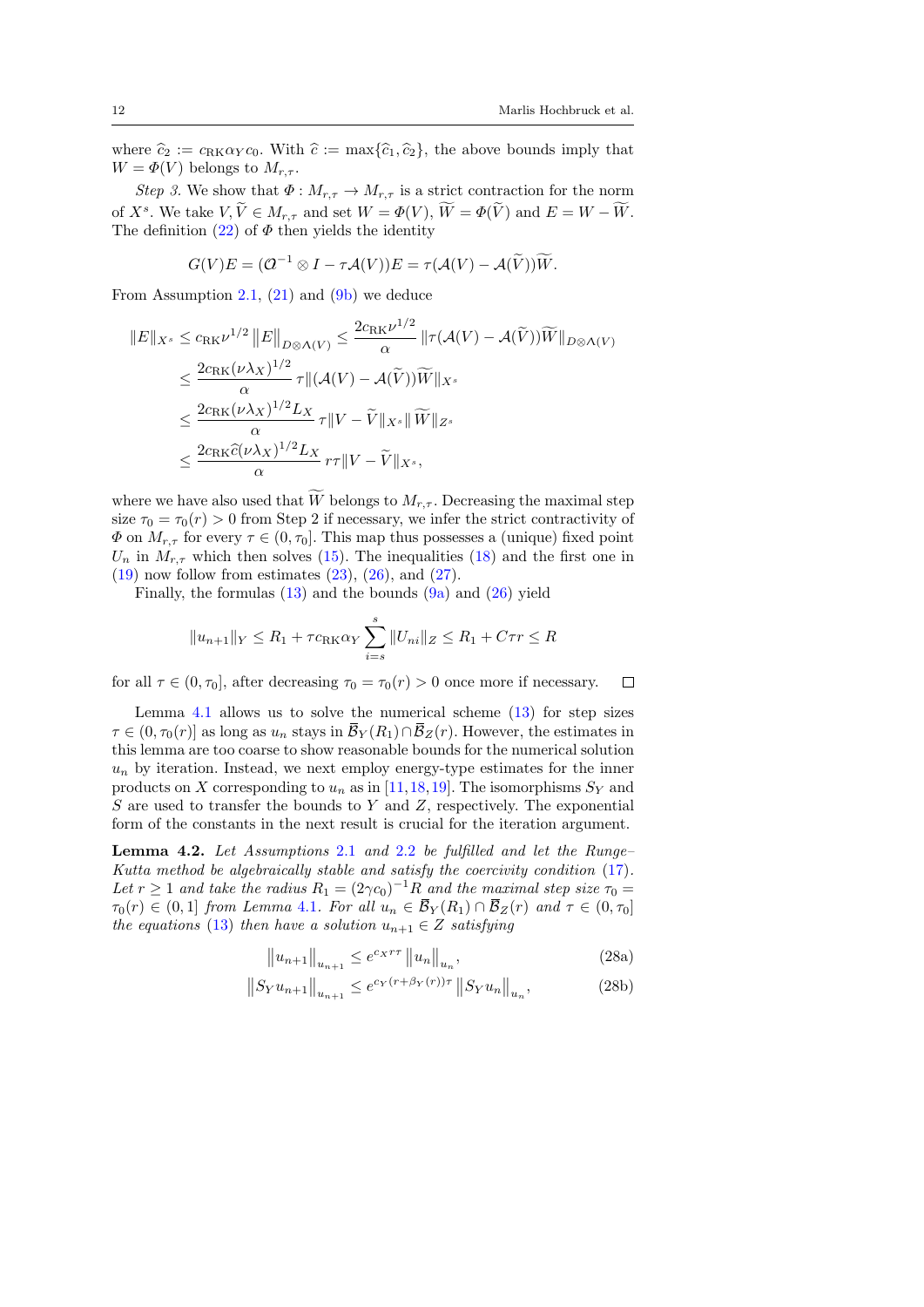Implicit Runge–Kutta methods for quasilinear hyperbolic evolution equations 13

<span id="page-12-4"></span>
$$
||Su_{n+1}||_{u_{n+1}} \le e^{cz(r+\beta z(r))\tau} ||Su_n||_{u_n}.
$$
 (28c)

The numbers  $c_X$ ,  $c_Y$ , and  $c_Z$  depend only on the constants in Assumption [2](#page-3-1).1, on  $c_{RK}$ , and on  $c_0$ .

*Proof.* The existence of the solution  $u_{n+1}$  in Z follows from Lemma [4.1.](#page-8-0) By this result and the assumptions, the vectors  $u_n$ ,  $u_{n+1}$  and  $U_{ni}$  belong to the ball  $\overline{\mathcal{B}}_Y(R)$  which is needed for the following estimates. To show [\(28a\)](#page-11-1), we take the inner product in  $X_{u_{n+1}}$  of [\(13c\)](#page-6-3) with itself and thus obtain

$$
||u_{n+1}||_{u_{n+1}}^2 = ||u_n||_{u_{n+1}}^2 + 2\tau \sum_{i=1}^s b_i(u_n, \dot{U}_{ni})_{u_{n+1}} + \tau^2 \sum_{i,j=1}^s b_i b_j(\dot{U}_{ni}, \dot{U}_{nj})_{u_{n+1}}.
$$

In the second term of the right-hand side we insert formula  $(13b)$  for  $u_n$ . Manipulating the resulting double sum, we deduce the identity

<span id="page-12-0"></span>
$$
||u_{n+1}||_{u_{n+1}}^2 = ||u_n||_{u_{n+1}}^2 + 2\tau \sum_{i=1}^s b_i (U_{ni}, \dot{U}_{ni})_{u_{n+1}} + \tau^2 \sum_{i,j=1}^s (b_i b_j - b_i a_{ij} - b_j a_{ji}) (\dot{U}_{ni}, \dot{U}_{nj})_{u_{n+1}}.
$$
\n(29)

The last term on the right-hand side is nonpositive due to the algebraic stability condition  $(16)$ . For the first term, estimate  $(11)$  and equation  $(13c)$  yield that

$$
||u_n||_{u_{n+1}}^2 \le (1 + \ell \nu ||u_n - u_{n+1}||_Y) ||u_n||_{u_n}^2 = \left(1 + \ell \nu \tau ||\sum_{i=1}^s b_i \dot{U}_{ni}||_Y\right) ||u_n||_{u_n}^2.
$$

From the expression  $\dot{U}_{ni} = A_{U_{ni}} U_{ni}$ , inequality [\(9a\)](#page-5-6) and Lemma [4.1,](#page-8-0) we infer the bound

<span id="page-12-1"></span>
$$
\left\|\dot{U}_{ni}\right\|_{Y} \leq \alpha_{Y} 2\gamma c_{0} \left\|u_{n}\right\|_{Z} \leq C r \tag{30}
$$

using the assumption  $||u_n||_Z \leq r$ . Consequently, we have

<span id="page-12-3"></span><span id="page-12-2"></span>
$$
||u_n||_{u_{n+1}}^2 \le (1 + Cr\tau)||u_n||_{u_n}^2.
$$
 (31)

To control the second term in  $(29)$ , we write

$$
(U_{ni}, \dot{U}_{ni})_{u_{n+1}} = (U_{ni}, A_{U_{ni}} U_{ni})_{U_{ni}} + ((A(u_{n+1}) - A(U_{ni})) U_{ni}, \dot{U}_{ni})_X
$$
  
=  $(U_{ni}, (A + Q(U_{ni})) U_{ni})_X + ((A(u_{n+1}) - A(U_{ni})) U_{ni}, \dot{U}_{ni})_X.$  (32)

The first term in the last line is bounded by  $\mu_X ||U_{ni}||$ 2  $\frac{2}{X}$  due to Assumption [2.1](#page-3-1) (a) and (c). Condition [\(2b\)](#page-3-7) further implies

$$
((\Lambda(u_{n+1}) - \Lambda(U_{ni}))U_{ni}, \dot{U}_{ni})_X \leq \ell ||u_{n+1} - U_{ni}||_Y ||U_{ni}||_X ||\dot{U}_{ni}||_X.
$$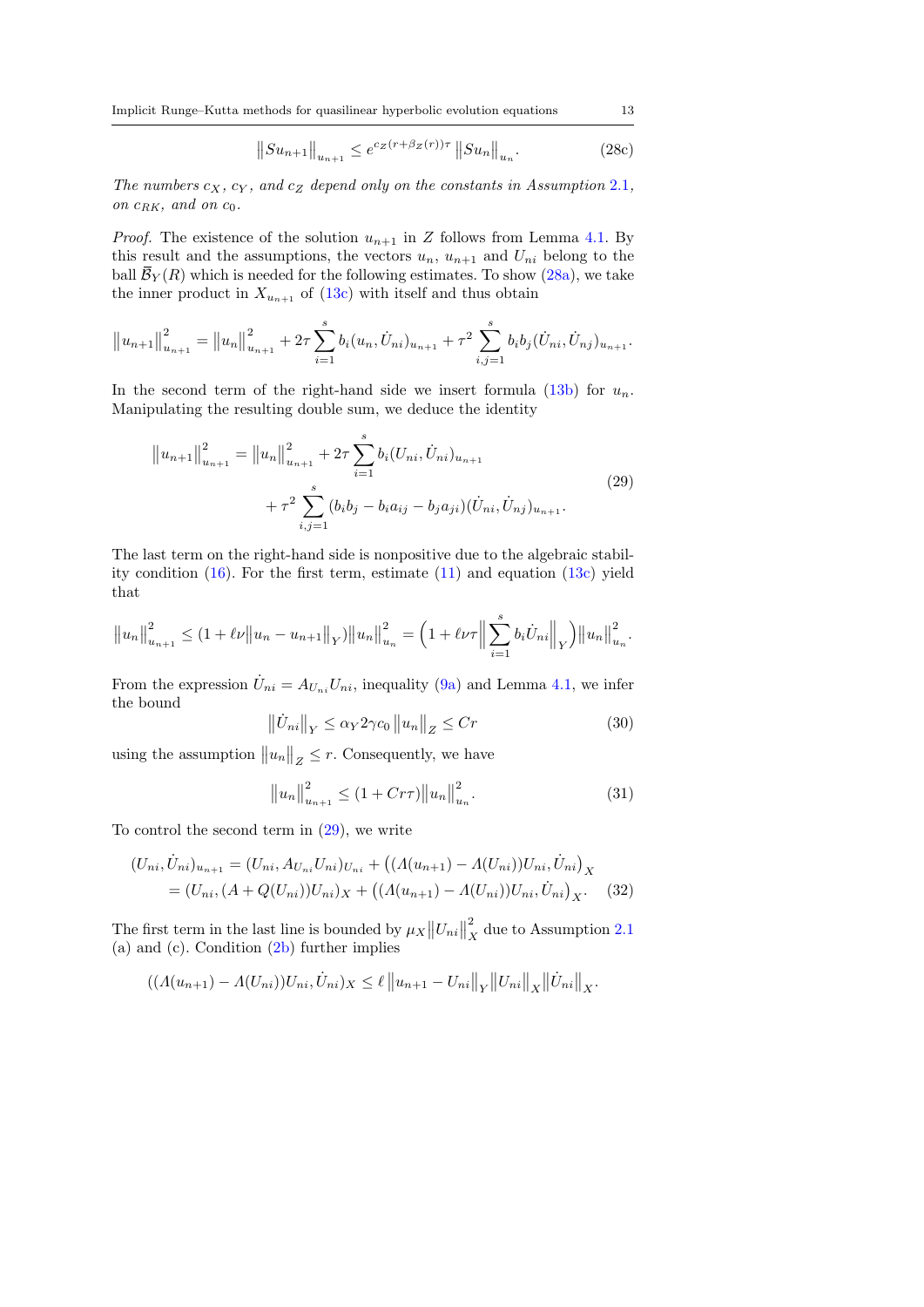We next subtract  $(13b)$  from  $(13c)$  and then use  $(30)$  to deduce the estimate

<span id="page-13-2"></span>
$$
||u_{n+1} - U_{ni}||_Y = \tau \left\| \sum_{j=1}^s (b_j - a_{ij}) \dot{U}_{nj} \right\|_Y \leq C r \tau.
$$
 (33)

On the other hand, formula [\(13b\)](#page-6-4) yields the identity

$$
\dot{U}_{ni} = \frac{1}{\tau} \sum_{j=1}^{s} \tilde{a}_{ij} (U_{nj} - u_n),
$$

so that the inequality

<span id="page-13-1"></span>
$$
\|\dot{U}_{ni}\|_{X} \le \frac{c_{\text{RK}}}{\tau} \sum_{j=1}^{s} \|U_{nj} - u_n\|_{X} \le \frac{C}{\tau} \|u_n\|_{X}
$$
(34)

follows from Lemma [4.1.](#page-8-0) Together with the norm equivalence [\(10\)](#page-5-0) and the above bounds, equation [\(32\)](#page-12-2) lead to

<span id="page-13-0"></span>
$$
(U_{ni}, \dot{U}_{ni})_{u_{n+1}} \le \mu_X ||U_{ni}||_X^2 + Cr ||u_n||_X ||U_{ni}||_X \le Cr ||u_n||_{u_n}^2, \qquad (35)
$$

where we also employed Lemma  $4.1$ . The relations  $(29)$ ,  $(31)$ , and  $(35)$  now show the estimate  $||u_{n+1}||$ 2  $\sum_{u_{n+1}}^{2} \leq (1 + c_X r \tau) \|u_n\|$ 2  $\sum_{u_n}^2$ . The number  $c_X$  only depends on  $c_0$  and the constants given by Assumption [2.1](#page-3-1) and the Runge– Kutta scheme. So we have established [\(28a\)](#page-11-1).

For  $(28c)$ , we multiply  $(13c)$  by S and obtain as above

$$
||Su_{n+1}||_{u_{n+1}}^2 \le ||Su_n||_{u_{n+1}}^2 + 2\tau \sum_{i=1}^s b_i (SU_{ni}, S\dot{U}_{ni})_{u_{n+1}}.
$$

The first term on the right-hand side can be controlled as in [\(31\)](#page-12-3). We rewrite the second term as

$$
(SU_{ni}, SU_{ni})_{u_{n+1}} = (SU_{ni}, SA_{U_{ni}} U_{ni})_{U_{ni}} + ((A(u_{n+1}) - A(U_{ni}))SU_{ni}, SU_{ni})_X
$$
  
= 
$$
(SU_{ni}, (A + Q(U_{ni}) + A(U_{ni})B(U_{ni}))SU_{ni})_X
$$
  
+ 
$$
((A(u_{n+1}) - A(U_{ni}))SU_{ni}, SU_{ni})_X
$$

by means of condition [\(7a\)](#page-4-5). By Assumption [2.2](#page-4-0) and Lemma [4.1](#page-8-0) the norm of  $B(U_{ni})$  on X is less or equal the number  $\beta_Z(r)$ . Moreover, Lemma [4.1](#page-8-0) and Assumptions [2.1](#page-3-1) and [2.2](#page-4-0) provide the estimates

$$
||SU_{ni}||_X \le ||S||_{X \leftarrow Z} ||U_{ni}||_Z \le C ||S||_{X \leftarrow Z} ||S^{-1} S u_n||_Z \le C ||S u_n||_{u_n}.
$$

As in [\(34\)](#page-13-1) we then derive the inequality  $||SU_{ni}||_X \leq C\tau^{-1} ||Su_n||_{u_n}$ . Arguing as above, one now establishes assertion [\(28c\)](#page-12-4). Inequality [\(28b\)](#page-11-2) can be shown in the same way using  $S_Y$  and  $B_Y$  instead of S and B.  $\Box$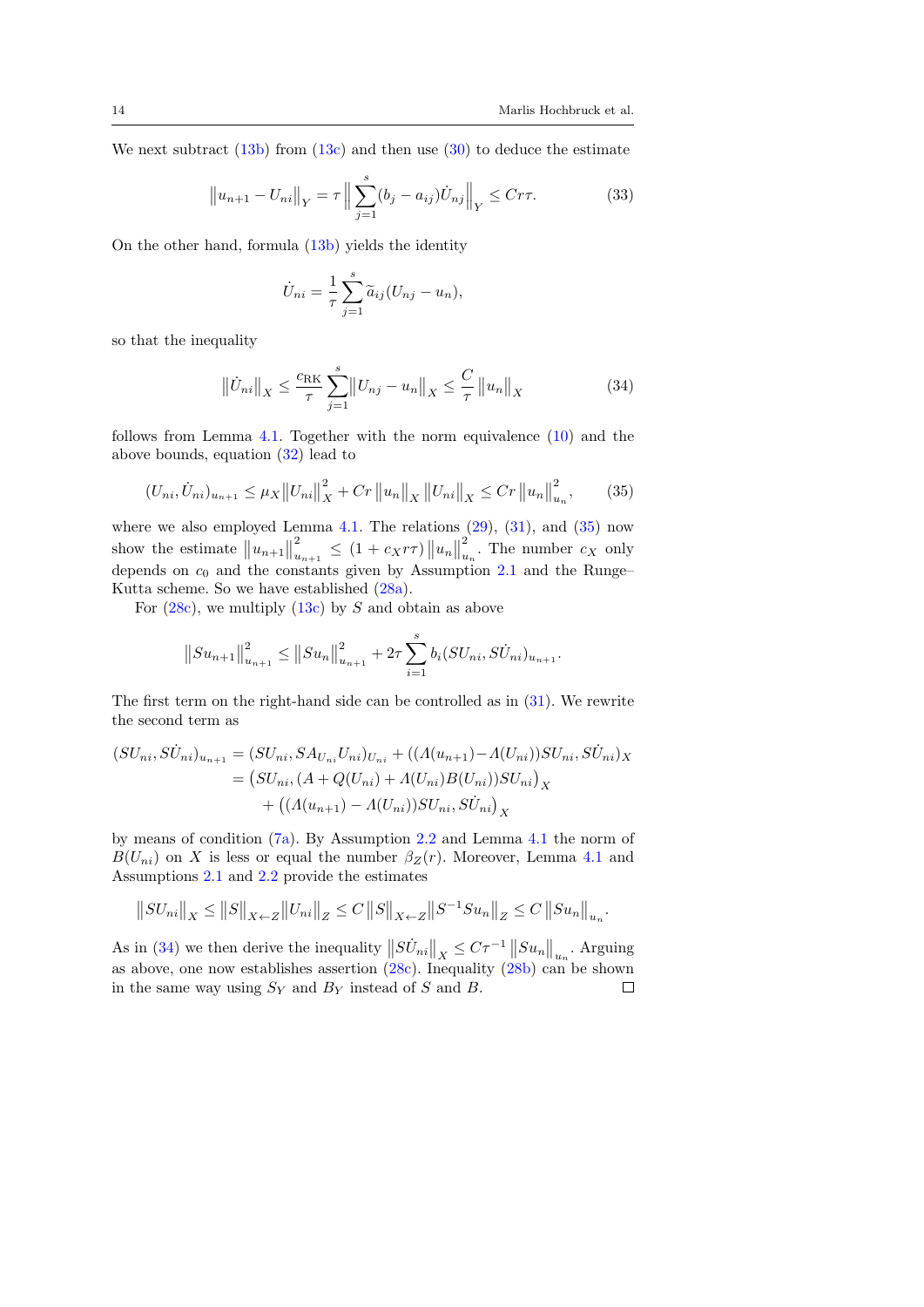Given an arbitrary radius  $r \geq 1$  we can now solve the system  $(13)$  within  $\overline{\mathcal{B}}_Y(R_1) \cap \overline{\mathcal{B}}_Z(r)$  and up to a time  $T_1(r) > 0$  provided that  $u_0$  belongs to somewhat smaller balls. The constants in the next results behave similar as in Theorem [2.3.](#page-4-1)

<span id="page-14-0"></span>Proposition 4.3. Let Assumptions [2](#page-4-0).1 and 2.2 be fulfilled and let the Runge– Kutta method be algebraically stable and satisfy the coercivity condition [\(17\)](#page-7-0). Let  $r \ge 1$  and take the radii  $R_0 = (2c_0)^{-1}R_1 = (4\gamma c_0^2)^{-1}R$  and  $r_0 = (2c_0)^{-1}r$ and the maximal step size  $\tau_0 = \tau_0(r) \in (0, 1]$  from Lemma [4](#page-8-0).1. Fix the maximal time

$$
T_1 = \min\left\{\frac{\ln 2}{c_Y(r + \beta_Y(r))}, \frac{\ln 2}{c_Z(r + \beta_Z(r))}\right\}
$$

for the constants from Lemma [4](#page-11-0).2. Let  $u_0 \in \overline{\mathcal{B}}_Y(R_0) \cap \overline{\mathcal{B}}_Z(r_0)$ . We can then solve scheme [\(13\)](#page-6-1) for  $n \leq T_1/\tau$  and the solution  $u_n$  satisfies

$$
||u_n||_X \leq (\nu \lambda_X)^{1/2} e^{rc_X n \tau} ||u_0||_X,
$$
  
\n
$$
||u_n||_Y \leq c_0 e^{c_Y (r + \beta_Y(r)) n \tau} ||u_0||_Y,
$$
  
\n
$$
||u_n||_Z \leq c_0 e^{c_Z (r + \beta_Z(r)) n \tau} ||u_0||_Z.
$$

*Proof.* Note that  $c_0e^{c_Y(r+\beta_Y(r))n\tau}||u_0||_Y \leq R_1$  and  $c_0e^{c_Z(r+\beta_Z(r))n\tau}||u_0||_Z \leq r$ for  $n \leq T_1/\tau$ . Using also [\(10\)](#page-5-0) and [\(8\)](#page-4-3), one can now iterate the bounds in [\(28\)](#page-11-3) to deduce the result.  $\Box$ 

#### <span id="page-14-2"></span>5 The convergence result in X

Let Assumptions [2.1](#page-3-1) and [2.2](#page-4-0) hold. For the Runge–Kutta method we assume that it is algebraically stable, satisfies the coercivity condition [\(17\)](#page-7-0), and has stage order q and order at least  $q + 1$ . These assumptions are satisfied for Gauss collocation methods with  $q = s \geq 1$  and Radau collocation methods with  $q = s \geq 2$ .

Moreover, let  $r \geq 1$ ,  $\tau \in (0, \tau_0(r)]$ ,  $R_0 = (4\gamma c_0^2)^{-1}R$ ,  $R_1 = (2\gamma c_0)^{-1}R$ and  $u_0 \in \overline{\mathcal{B}}_Y(R_0) \cap \overline{\mathcal{B}}_Z((2c_0)^{-1}r)$ , cf. Lemma [4.1.](#page-8-0) Let  $T = T(r) > 0$  be the minimum of the existence times  $T_0 = T_0(r)$  from Theorem [2.3](#page-4-1) and  $T_1 =$  $T_1(r)$  from Proposition [4.3.](#page-14-0) These results provide a solution u in  $C([0, T], Z) \cap$  $C([0,T], Y)$  of the evolution equation [\(5\)](#page-3-4) and a solution  $u_n$  of the scheme [\(13\)](#page-6-1) for  $n \in \mathbb{N}_0$  with  $n \leq T/\tau$ , both staying in the balls  $\overline{\mathcal{B}}_Y(R_1)$  and  $\overline{\mathcal{B}}_Z(r)$ . We assume in addition that  $u^{(q+1)} \in L^2([0,T], D(A))$  and  $u^{(q+2)} \in L^2([0,T], X)$ . We now set

$$
\widetilde{u}_n := u(t_n), \qquad \widetilde{U}_{ni} := u(t_n + c_i \tau), \qquad \widetilde{U}_{ni} := u'(t_n + c_i \tau)
$$

for  $n \in \mathbb{N}$  and  $i = 1, \ldots, s$  with the nodes  $c_i \in [0, 1]$  of the Runge–Kutta scheme. We then introduce the defects  $\Delta_{ni}$  and  $\delta_{n+1}$  by the equations

<span id="page-14-1"></span>
$$
\dot{\tilde{U}}_{ni} = A_{\tilde{U}_{ni}} \tilde{U}_{ni}, \qquad i = 1, \dots, s, \qquad (36a)
$$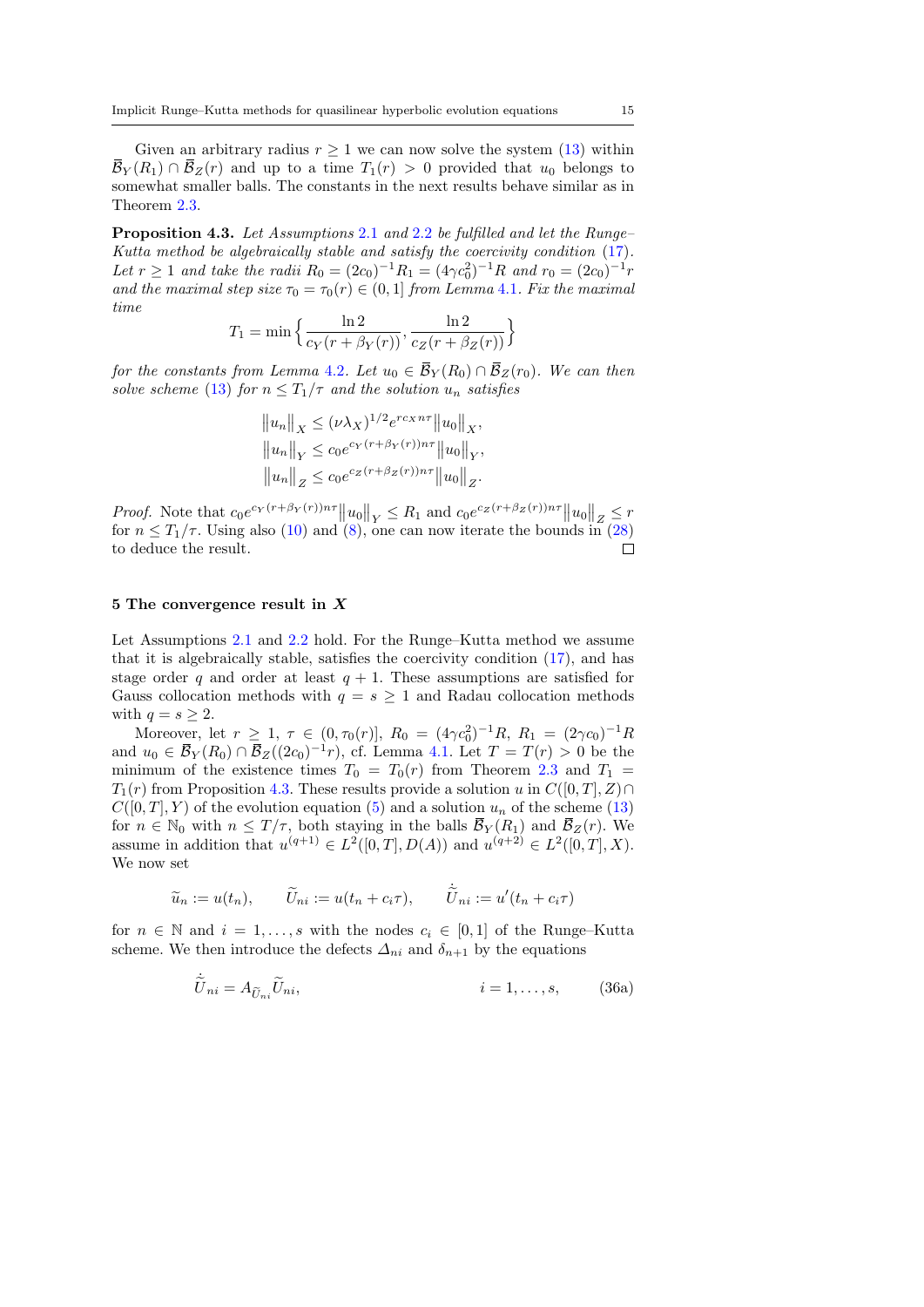$$
\widetilde{U}_{ni} = \widetilde{u}_n + \tau \sum_{j=1}^{s} a_{ij} \widetilde{U}_{ni} + \Delta_{ni}, \qquad i = 1, \dots, s,
$$
 (36b)

$$
\widetilde{u}_{n+1} = \widetilde{u}_n + \tau \sum_{i=1}^{s} b_i \widetilde{U}_{ni} + \delta_{n+1}.
$$
\n(36c)

By assumption, the defects of the Runge–Kutta method are given by

<span id="page-15-6"></span>
$$
\Delta_{ni} = \tau^q \int_{t_n}^{t_{n+1}} u^{(q+1)}(t) \kappa_i \left(\frac{t - t_n}{\tau}\right) dt,\tag{37a}
$$

<span id="page-15-0"></span>
$$
\delta_{n+1} = \tau^{q+1} \int_{t_n}^{t_{n+1}} u^{(q+2)}(t) \kappa \left(\frac{t - t_n}{\tau}\right) dt.
$$
 (37b)

Here  $\kappa_i$  and  $\kappa$  denote the Peano kernels corresponding to the quadrature rules defining the Runge–Kutta method. They are uniformly bounded with constants depending on the Runge–Kutta coefficients only.

The errors are given by

$$
e_n := u_n - \widetilde{u}_n, \qquad E_{ni} := U_{ni} - \widetilde{U}_{ni}, \qquad \dot{E}_{ni} := \dot{U}_{ni} - \dot{\widetilde{U}}_{ni}
$$

for  $n \in \mathbb{N}$  and  $i = 1, \ldots, s$ . Formulas [\(36\)](#page-14-1) and [\(13\)](#page-6-1) lead to the expressions

$$
\dot{E}_{ni} = A_{U_{ni}} E_{ni} + (A_{U_{ni}} - A_{\widetilde{U}_{ni}}) \widetilde{U}_{ni}, \qquad i = 1, \dots, s,
$$
\n(38a)

$$
E_{ni} = e_n + \tau \sum_{j=1}^{s} a_{ij} \dot{E}_{ni} - \Delta_{ni}, \qquad i = 1, ..., s,
$$
 (38b)

$$
e_{n+1} = e_n + \tau \sum_{i=1}^{s} b_i \dot{E}_{ni} - \delta_{n+1}.
$$
\n(38c)

As in [\(14\)](#page-6-2) we rewrite the system [\(38\)](#page-15-0) in the compact form

<span id="page-15-5"></span><span id="page-15-4"></span><span id="page-15-3"></span><span id="page-15-1"></span>
$$
\dot{E}_n = \mathcal{A}(U_n)E_n + (\mathcal{A}(U_n) - \mathcal{A}(\tilde{U}_n))\tilde{U}_n, \tag{39a}
$$

$$
E_n = 1 \otimes e_n + \tau (0 \otimes I) \dot{E}_n - \Delta_n, \tag{39b}
$$

$$
e_{n+1} = e_n + \tau(b^T \otimes I)\dot{E}_n - \delta_{n+1}.
$$
\n(39c)

For the convergence proof we use the energy technique from  $[11,18,19]$  $[11,18,19]$  $[11,18,19]$ in combination with solution-dependent norms, starting with the basic error recursion.

<span id="page-15-7"></span>Lemma 5.1. Under the assumptions stated at the beginning of this section, the error  $e_n = u_n - u(t_n)$  satisfies

<span id="page-15-2"></span>
$$
||e_{n+1}||_{u_{n+1}}^2 \le (1 + Cr\tau)||e_n||_{u_n}^2 + Cr\tau (||E_n||_{X^s}^2 + ||\Delta_n||_{D(A)^s}^2) + C\tau ||\frac{1}{\tau}\delta_{n+1}||_X^2
$$
 (40)

for all  $\tau \in (0, \tau_0]$  and  $n \in \mathbb{N}$  with  $n \leq T/\tau$ .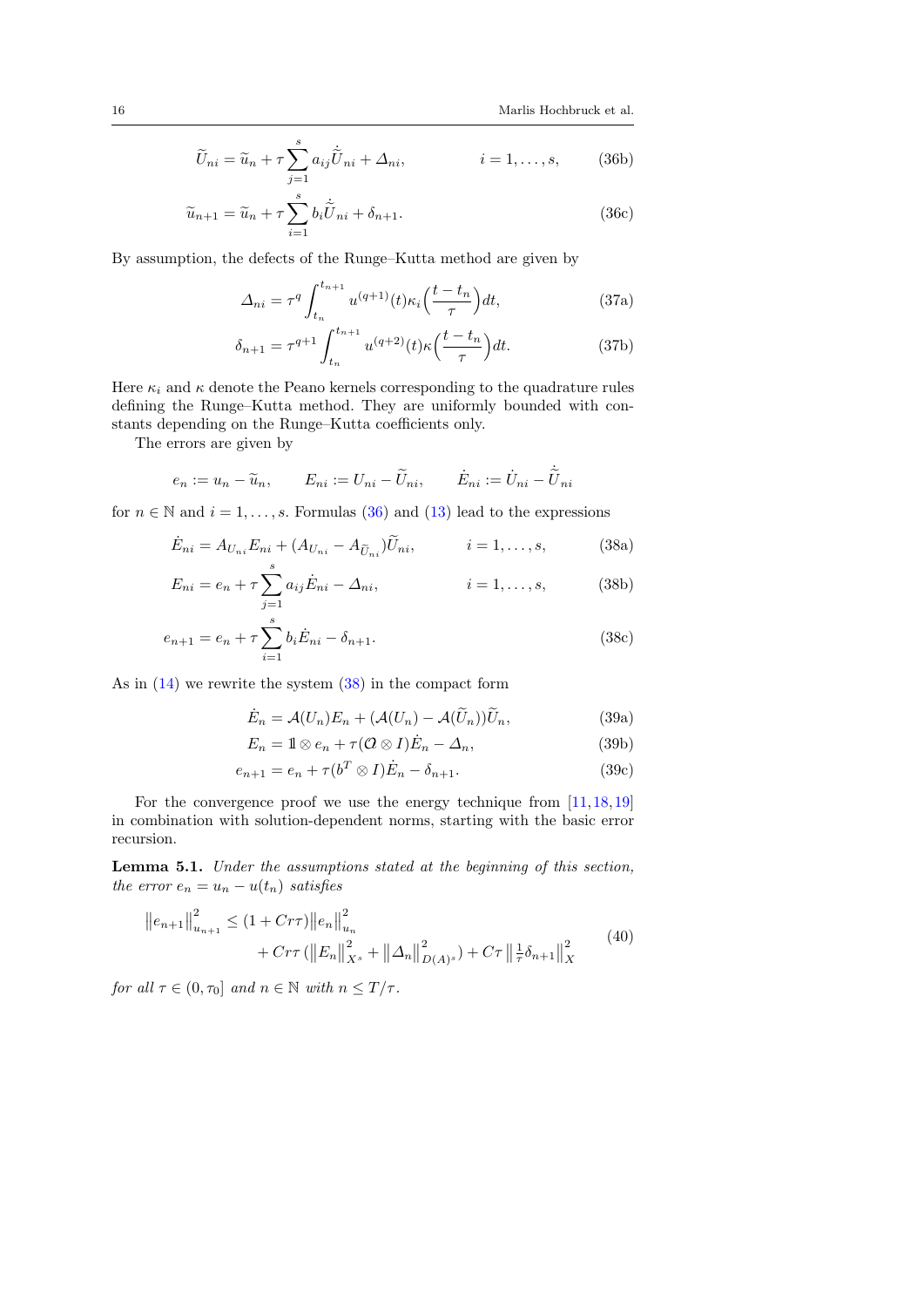*Proof.* Taking the  $u_{n+1}$ -inner product of [\(38c\)](#page-15-1) with itself, we compute

<span id="page-16-2"></span>
$$
||e_{n+1}||_{u_{n+1}}^2 = ||e_n + \tau \sum_{i=1}^s b_i \dot{E}_{ni}||_{u_{n+1}}^2
$$
  

$$
- 2(e_n + \tau \sum_{i=1}^s b_i \dot{E}_{ni}, \delta_{n+1})_{u_{n+1}} + ||\delta_{n+1}||_{u_{n+1}}^2.
$$
 (41)

The last term is dominated by the right-hand side of [\(40\)](#page-15-2). Equation [\(38b\)](#page-15-3) and the algebraic stability of the Runge–Kutta scheme imply the inequality

<span id="page-16-0"></span>
$$
\left\| e_n + \tau \sum_{i=1}^s b_i \dot{E}_{ni} \right\|_{u_{n+1}}^2 \leq \left\| e_n \right\|_{u_{n+1}}^2 + 2\tau \sum_{i=1}^s b_i (E_{ni} + \Delta_{ni}, \dot{E}_{ni})_{u_{n+1}}, \quad (42)
$$

cf.  $(29)$ . As in inequality  $(31)$  one sees that

$$
||e_n||_{u_{n+1}}^2 \le (1 + Cr\tau) ||e_n||_{u_n}^2.
$$

To bound the second term on the right-hand side of [\(42\)](#page-16-0), we write

<span id="page-16-1"></span>
$$
(E_{ni} + \Delta_{ni}, \dot{E}_{ni})_{u_{n+1}} = (E_{ni} + \Delta_{ni}, \dot{E}_{ni})_{U_{ni}} + ((A(u_{n+1}) - A(U_{ni})(E_{ni} + \Delta_{ni}), \dot{E}_{ni})_X.
$$
(43)

In the first term on the right-hand side we replace  $\dot{E}_{ni}$  by [\(38a\)](#page-15-4). Estimate [\(3a\)](#page-3-8) and the skew-adjointness of A then yield

$$
(E_{ni} + \Delta_{ni}, A_{U_{ni}} E_{ni})_{U_{ni}} = (E_{ni} + \Delta_{ni}, (A + Q(U_{ni})) E_{ni})_X
$$
  
\n
$$
\leq \mu_X ||E_{ni}||_X^2 - (A\Delta_{ni}, E_{ni})_X + \mu_X ||\Delta_{ni}||_X ||E_{ni}||_X
$$
  
\n
$$
\leq C(||\Delta_{ni}||_{D(A)}^2 + ||E_{ni}||_X^2).
$$
\n(44)

Using [\(9b\)](#page-5-7) and  $\|\tilde{U}_{ni}\|_Z \leq r$ , we also infer

$$
(E_{ni} + \Delta_{ni}, (A_{U_{ni}} - A_{\widetilde{U}_{ni}}) \widetilde{U}_{ni})_{U_{ni}} \le C \|E_{ni} + \Delta_{ni}\|_{X} \|E_{ni}\|_{X} \|\widetilde{U}_{ni}\|_{Z}
$$
  
 
$$
\le C r (\|\Delta_{ni}\|_{X}^{2} + \|E_{ni}\|_{X}^{2}). \tag{45}
$$

To control the second term in [\(43\)](#page-16-1), we replace  $\dot{E}_{ni}$  by

<span id="page-16-4"></span><span id="page-16-3"></span>
$$
\dot{E}_{ni} = \frac{1}{\tau} \sum_{j=1}^{s} \widetilde{a}_{ij} (E_{nj} + \Delta_{nj} - e_n),
$$

see [\(38b\)](#page-15-3). The Lipschitz condition [\(2b\)](#page-3-7) and the inequality [\(33\)](#page-13-2) now lead to

$$
((\Lambda(u_{n+1}) - \Lambda(U_{ni})) (E_{ni} + \Delta_{ni}), \dot{E}_{ni})_X
$$
  
\n
$$
\leq \frac{1}{\tau} c_{\text{RK}} \ell \|u_{n+1} - U_{ni}\|_Y \|E_{ni} + \Delta_{ni}\|_X \sum_{j=1}^s (||E_{nj}||_X + ||\Delta_{nj}||_X + ||e_n||_X)
$$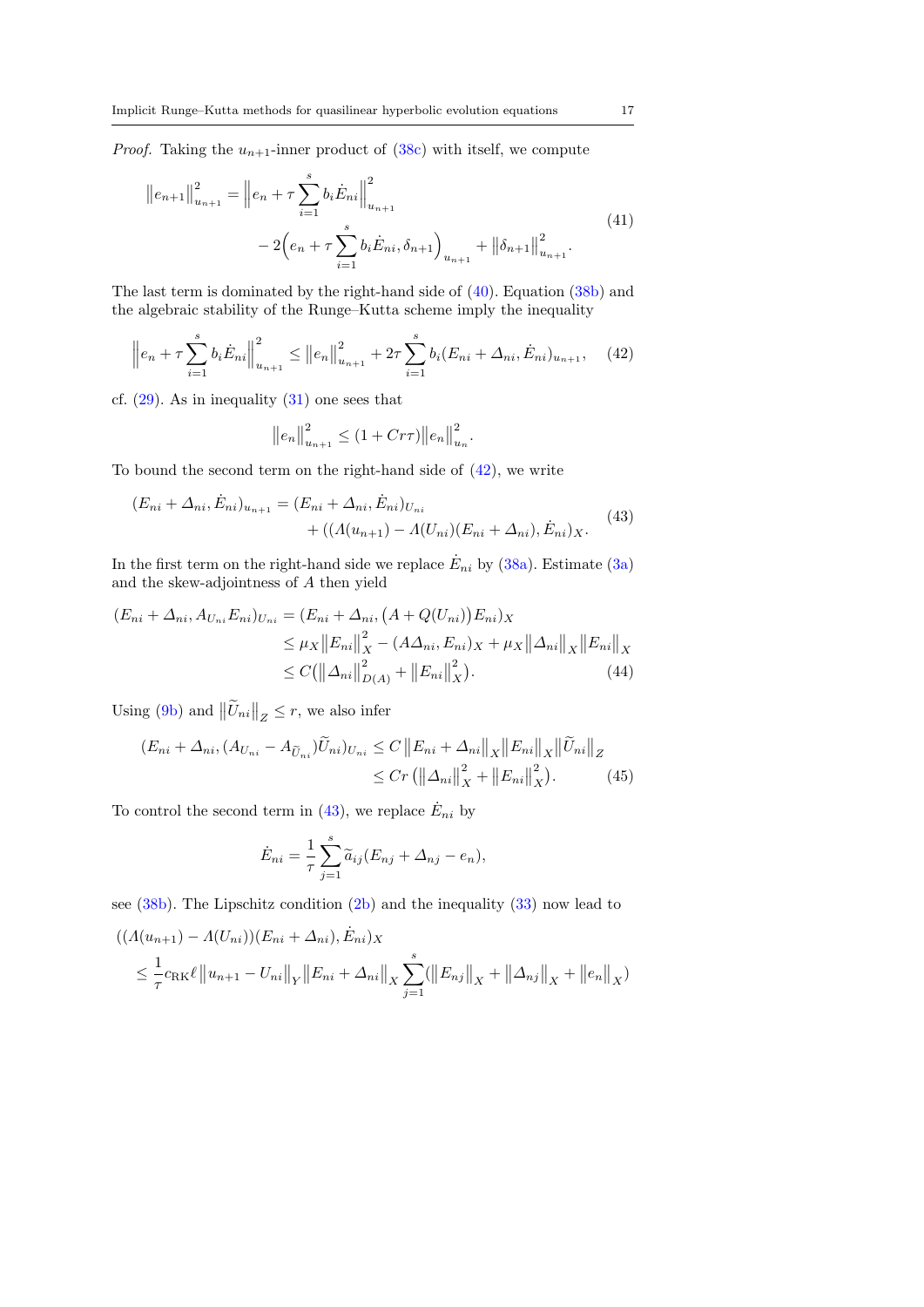.

 $\Box$ 

 $\leq C r (||E_n||)$  $\frac{2}{X^s} + ||\Delta_n||$  $\frac{2}{X^s} + ||e_n||$ 2  $\frac{z}{X}$ .

Combining the above formulas, we arrive at the estimate

$$
\left\|e_{n} + \tau \sum_{i=1}^{s} b_{i} \dot{E}_{ni}\right\|_{u_{n+1}}^{2} \leq (1 + C\tau\tau) \left\|e_{n}\right\|_{u_{n}}^{2} + C\tau\tau \left(\left\|E_{n}\right\|_{X^{s}}^{2} + \left\|\Delta_{n}\right\|_{D(A)^{s}}^{2}\right).
$$

The second term in  $(41)$  is bounded as in the linear case, see  $(3.18)$  in [\[10\]](#page-20-6), by

$$
\left(e_n + \tau \sum_{i=1}^s b_i \dot{E}_{ni}, \delta_{n+1}\right)_{u_{n+1}} \leq C\tau \left(\left\|e_n\right\|_{X}^2 + \left\|E_n\right\|_{X^s}^2 + \left\|\Delta_n\right\|_{X^s}^2 + \left\|\frac{1}{\tau}\delta_{n+1}\right\|_{X}^2\right)
$$

The norm equivalence [\(10\)](#page-5-0) then yields the assertion [\(40\)](#page-15-2).

In the next lemma we control the errors  $E_n$  of the internal stages by  $||e_n||_X$ and the defects.

<span id="page-17-1"></span>Lemma 5.2. Let the assumptions stated at the beginning of this section be fulfilled. Possibly after decreasing the maximal step size  $\tau_0 = \tau_0(r) \in (0, 1]$ , we obtain

<span id="page-17-2"></span>
$$
\sum_{i=1}^{s} \|E_{ni}\|_{X}^{2} \le C \left(\left\|\Delta_{n}\right\|_{X^{s}}^{2} + \left\|e_{n}\right\|_{X}^{2}\right)
$$
\n(46)

for all  $\tau \in (0, \tau_0]$  and  $n \in \mathbb{N}$  with  $n \leq T/\tau$ .

Proof. The formulas [\(39\)](#page-15-5) imply the identity

$$
E_n = 1 \otimes e_n + \tau (0 \otimes I) \mathcal{A}(U_n) E_n + \tau (0 \otimes I) (\mathcal{A}(U_n) - \mathcal{A}(\widetilde{U}_n)) \widetilde{U}_n - \Delta_n.
$$

Multiplying by  $D\mathcal{Q}^{-1}\otimes I$ , we obtain

<span id="page-17-0"></span>
$$
(D\mathcal{Q}^{-1}\otimes I)E_n = (D\mathcal{Q}^{-1}\otimes I)(\mathbb{1}\otimes e_n - \Delta_n) + \tau \mathcal{D}\mathcal{A}(U_n)E_n + \tau \mathcal{D}(\mathcal{A}(U_n) - \mathcal{A}(\widetilde{U}_n))\widetilde{U}_n.
$$
(47)

We now take the inner product of this equation with the vector  $\Lambda(U_n)E_n$ . To treat the left-hand side, we write

$$
\Lambda(U_n)=I_s\otimes\Lambda(u_{n+1})+\big(\Lambda(U_n)-I_s\otimes\Lambda(u_{n+1})\big).
$$

The assumptions [\(2a\)](#page-3-5) and [\(2b\)](#page-3-7) on  $\Lambda$  and the coercivity [\(17\)](#page-7-0) of the Runge– Kutta method allow us to estimate

$$
(\Lambda(U_n)E_n, (DQ^{-1} \otimes I)E_n)
$$
  
=  $((I_s \otimes \Lambda(u_{n+1})^{1/2})E_n, (DQ^{-1} \otimes I)(I_s \otimes \Lambda(u_{n+1})^{1/2})E_n)_{X^s}$   
+  $((\Lambda(U_n) - I_s \otimes \Lambda(u_{n+1}))E_n, (DQ^{-1} \otimes I)E_n)_{X^s}$   
 $\geq \frac{\alpha\delta}{\nu} ||E_n||_{X^s}^2 - c_{\text{RK}}\ell \sum_{i,j=1}^s ||U_{ni} - u_{n+1}||_Y ||E_{ni}||_X ||E_{nj}||_X$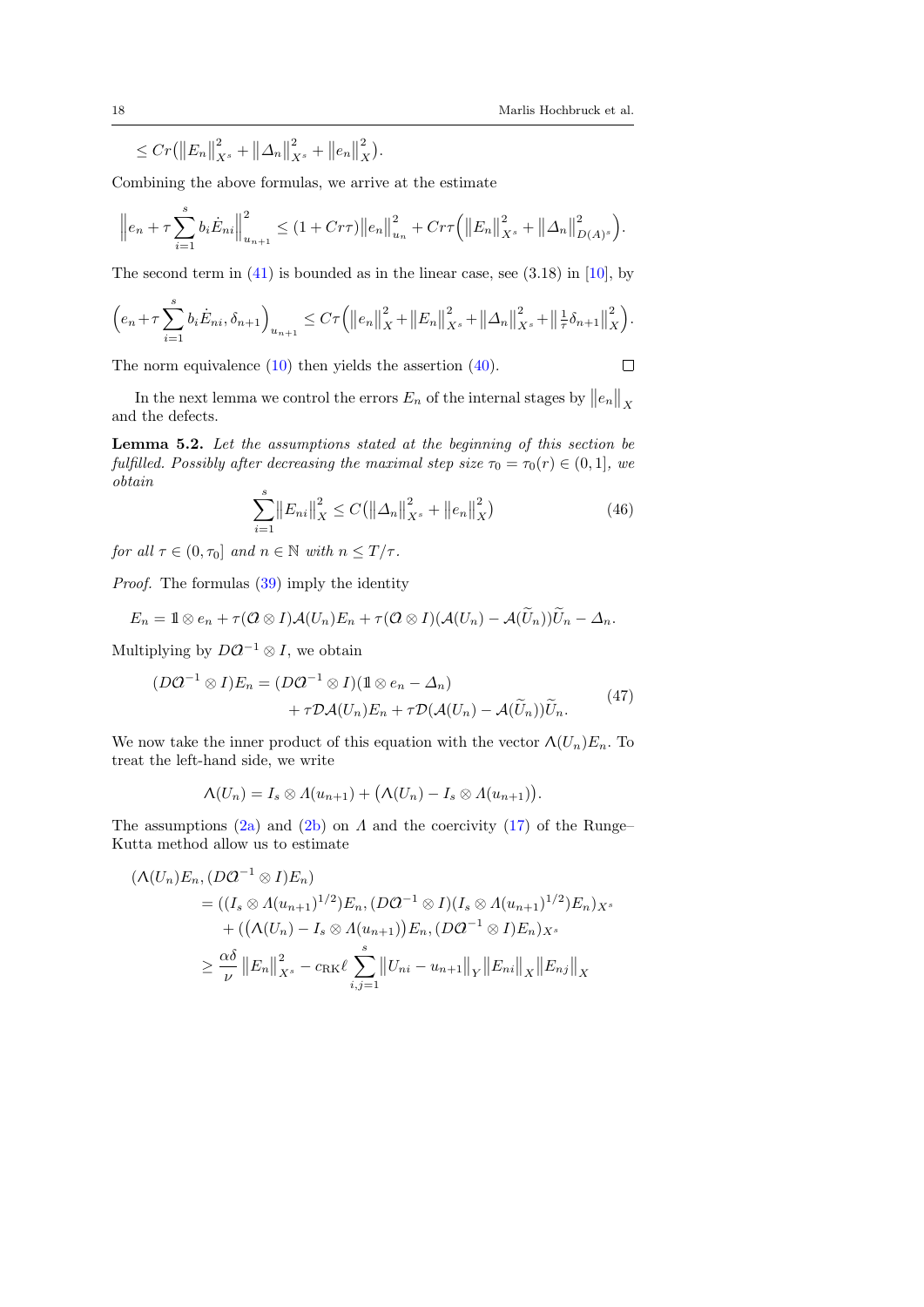with  $\delta = \min_i d_i > 0$ . Inequality [\(33\)](#page-13-2) yields  $||U_{ni} - u_{n+1}||_Y \leq C r \tau$ . After possibly decreasing  $\tau_0(r) > 0$ , we thus deduce the lower bound

$$
(\Lambda(U_n)E_n, (D\mathcal{Q}^{-1}\otimes I)E_n)_{X^s}\geq \frac{\alpha\delta}{2\nu}\left\|E_n\right\|_{X^s}^2.
$$

For the first term on the right-hand side of [\(47\)](#page-17-0), it follows

$$
(\Lambda(U_n)E_n, (D\mathcal{Q}^{-1} \otimes I)(\mathbb{1} \otimes e_n - \Delta_n))_{X^s}
$$
  
\n
$$
\leq \lambda_X c_{\text{RK}} ||E_n||_{X^s} (||e_n||_X + ||\Delta_n||_{X^s})
$$
  
\n
$$
\leq C\varepsilon ||E_n||_{X^s}^2 + C\varepsilon^{-1} (||\Delta_n||_{X^s}^2 + ||e_n||_X^2)
$$

from [\(4\)](#page-3-6), where  $\varepsilon > 0$  is arbitrary. For the second term, the skew-adjointness of  $A$  and  $(3a)$  imply

$$
\tau(\Lambda(U_n)E_n, \mathcal{D}\mathcal{A}(U_n))E_n)_{X^s} = \tau(E_n, \mathcal{D}(I \otimes A + \mathcal{Q}(U_n))E_n)_{X^s}
$$

$$
\leq \tau \mu_X c_{\text{RK}} ||E_n||_{X^s}^2.
$$

Using [\(4\)](#page-3-6), [\(9b\)](#page-5-7), and  $\|\widetilde{U}_n\|_{Z^s} \leq r$ , the third term can be bounded by

$$
\tau(\Lambda(U_n)E_n,\mathcal{D}(\mathcal{A}(U_n)-\mathcal{A}(\widetilde{U}_n))\widetilde{U}_n)_{X^s}\leq C\tau\left\|E_n\right\|_{X^s}^2\left\|\widetilde{U}_n\right\|_{Z^s}\leq C r\tau\left\|E_n\right\|_{X^s}^2.
$$

After choosing a sufficiently small  $\varepsilon > 0$  and possibly decreasing  $\tau_0(r) > 0$ once more, we deduce the assertion from the above expressions.  $\Box$ 

Our first main result now easily follows.

<span id="page-18-0"></span>Theorem 5.3. Let Assumptions [2](#page-3-1).1 and [2](#page-4-0).2 be fulfilled. Let the Runge–Kutta method be algebraically stable, satisfy the coercivity condition [\(17\)](#page-7-0), and have stage order q and order at least  $q + 1$ . Let  $r \geq 1$ ,  $R_0 = (4\gamma c_0^2)^{-1}R$ ,  $u_0 \in$  $\bar{\mathcal{B}}_Y(R_0) \cap \bar{\mathcal{B}}_Z((2c_0)^{-1}r)$ , and choose  $T = T(r) > 0$  as at the beginning of this section. Take the maximal step size  $\tau_0 = \tau_0(r) > 0$  obtained in Lemma [5](#page-17-1).2,  $\tau \in (0, \tau_0],$  and  $N \in \mathbb{N}$  with  $N \leq T/\tau$ . Let  $u \in C([0, T], Z) \cap C([0, T], Y)$  be the solution of [\(5\)](#page-3-4) and assume that  $u^{(q+1)} \in L^2([0,T],D(A))$  and  $u^{(q+2)} \in$  $L^2([0,T], X)$ . Then the error of the Runge–Kutta scheme [\(13\)](#page-6-1) is bounded by

$$
\|e_N\|_X \le Cr^{1/2}e^{CrT}\tau^{q+1}\Big(\int_0^T \big(\big\|u^{(q+1)}(t)\big\|_{D(A)}^2 + \|u^{(q+2)}(t)\|_X^2\big) dt\Big)^{1/2}.
$$

The constants C only depend on the coefficients of the Runge–Kutta scheme, the isomorphisms  $S$  and  $S_Y$ , and the constants in Assumptions [2](#page-3-1).1.

*Proof.* Inserting  $(46)$  into  $(40)$ , we obtain

$$
||e_{n+1}||_{u_{n+1}}^2 \le (1 + Cr\tau)||e_n||_{u_n}^2 + Cr\tau(||\Delta_n||_{D(A)^s}^2 + ||\frac{1}{\tau}\delta_{n+1}||_X^2)
$$
  

$$
\le e^{Cr\tau}||e_n||_{u_n}^2 + Cr\tau^{2q+2} \int_{t_n}^{t_{n+1}} (||u^{(q+1)}(t)||_{D(A)}^2 + ||u^{(q+2)}(t)||_X^2) dt,
$$

where we used the formulas [\(37\)](#page-15-6) to bound the defects. The asserted error bound now follows from a straightforward iteration, the identity  $e_0 = 0$  and the norm equivalence  $(10)$ .  $\Box$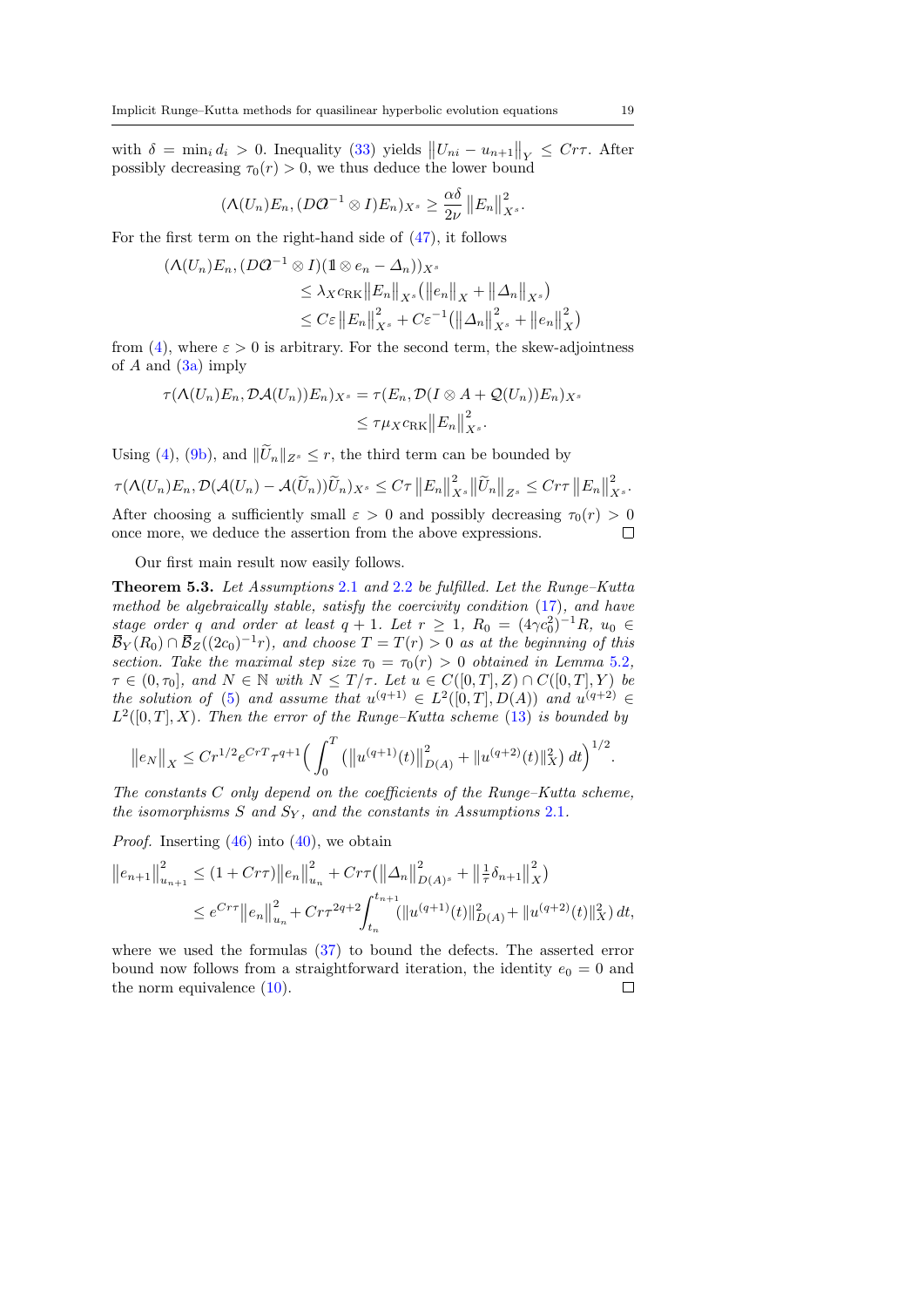The required additional time regularity of the solution can be obtained by differentiating  $(5)$  with respect to t. Here, one has to assume appropriate regularity and compatibility conditions on  $u_0$  and the coefficients, cf. [\[2,](#page-20-9) Theorem 11.1].

#### 6 The convergence result in Y

Using the isomorphism  $S_Y$  from Assumption [2.2,](#page-4-0) we next extend our convergence result to the norm of Y under slightly stronger conditions on the spatial regularity, cf. [\[13\]](#page-20-4). Since the proofs are analogous, we only sketch them.

<span id="page-19-0"></span>Lemma 6.1. Let the assumptions stated at the beginning of Section [5](#page-14-2) be fulfilled. Assume that  $S_Y u^{(q+1)} \in L^2([0,T], D(A))$  and  $S_Y u^{(q+2)} \in L^2([0,T], X)$ . The error  $e_n = u_n - u(t_n)$  then satisfies

$$
||S_Y e_{n+1}||_{u_{n+1}}^2 \le (1 + C\tau\tau) ||S_Y e_n||_{u_n}^2 + C\tau ||\frac{1}{\tau} S_Y \delta_{n+1}||_X^2
$$
  
+  $C(r + \beta_Y(r))\tau (||S_Y E_n||_{X^s}^2 + ||S_Y \Delta_n||_{D(A)^s}^2)$ 

for all  $\tau \in (0, \tau_0]$  and  $n \in \mathbb{N}$  with  $n \leq T/\tau$ .

Proof. We proceed as in the proof of Lemma [5.1,](#page-15-7) but first multiply the error recursion [\(38\)](#page-15-0) by  $S_Y$ . There are two main changes. First, to estimate the expression corresponding to  $(45)$  we apply  $(9c)$  and derive

$$
||S_Y(A_{U_{ni}} - A_{\widetilde{U}_{ni}})\widetilde{U}_{ni}||_X \le ||S_Y||_{X \leftarrow Y} ||(A_{U_{ni}} - A_{\widetilde{U}_{ni}})\widetilde{U}_{ni}||_Y
$$
  
\n
$$
\le ||S_Y||_{X \leftarrow Y}L_Y ||U_{ni} - \widetilde{U}_{ni}||_Y ||\widetilde{U}_{ni}||_Z
$$
  
\n
$$
\le Cr ||S_YE_{ni}||_X.
$$

To prove the bound corresponding to  $(44)$ , we now have to use  $(7a)$  and  $(7b)$ for  $S_Y$ , which means that the constant now also depends on  $\beta_Y(r)$ .  $\Box$ 

<span id="page-19-1"></span>Lemma 6.2. Let the assumptions stated at the beginning of Section [5](#page-14-2) be fulfilled and let  $S_Y u^{(q+1)} \in L^2([0,T],D(A))$ . Possibly after decreasing the maximal step size  $\tau_0 = \tau_0(r) \in (0, 1]$ , we obtain

$$
\sum_{i=1}^{s} \|S_Y E_{ni}\|_X^2 \le C \left( \|S_Y \Delta_n\|_X^2 + \|S_Y e_n\|_X^2 \right)
$$

for all  $\tau \in (0, \tau_0]$  and  $n \in \mathbb{N}$  with  $n \leq T/\tau$ .

Proof. We show this result as Lemma [5.2,](#page-17-1) again starting from the error recursion  $(39)$ . One now multiplies it with  $\mathcal{S}_Y$  and takes the inner product with  $\Lambda(U_n)\mathcal{S}_Y E_n$ . With modifications as indicated in the proof of Lemma [6.1](#page-19-0) one then derives the assertion.  $\Box$ 

Arguing as in the proof of Theorem [5.3,](#page-18-0) we finally deduce from the above two lemmas our convergence result in Y .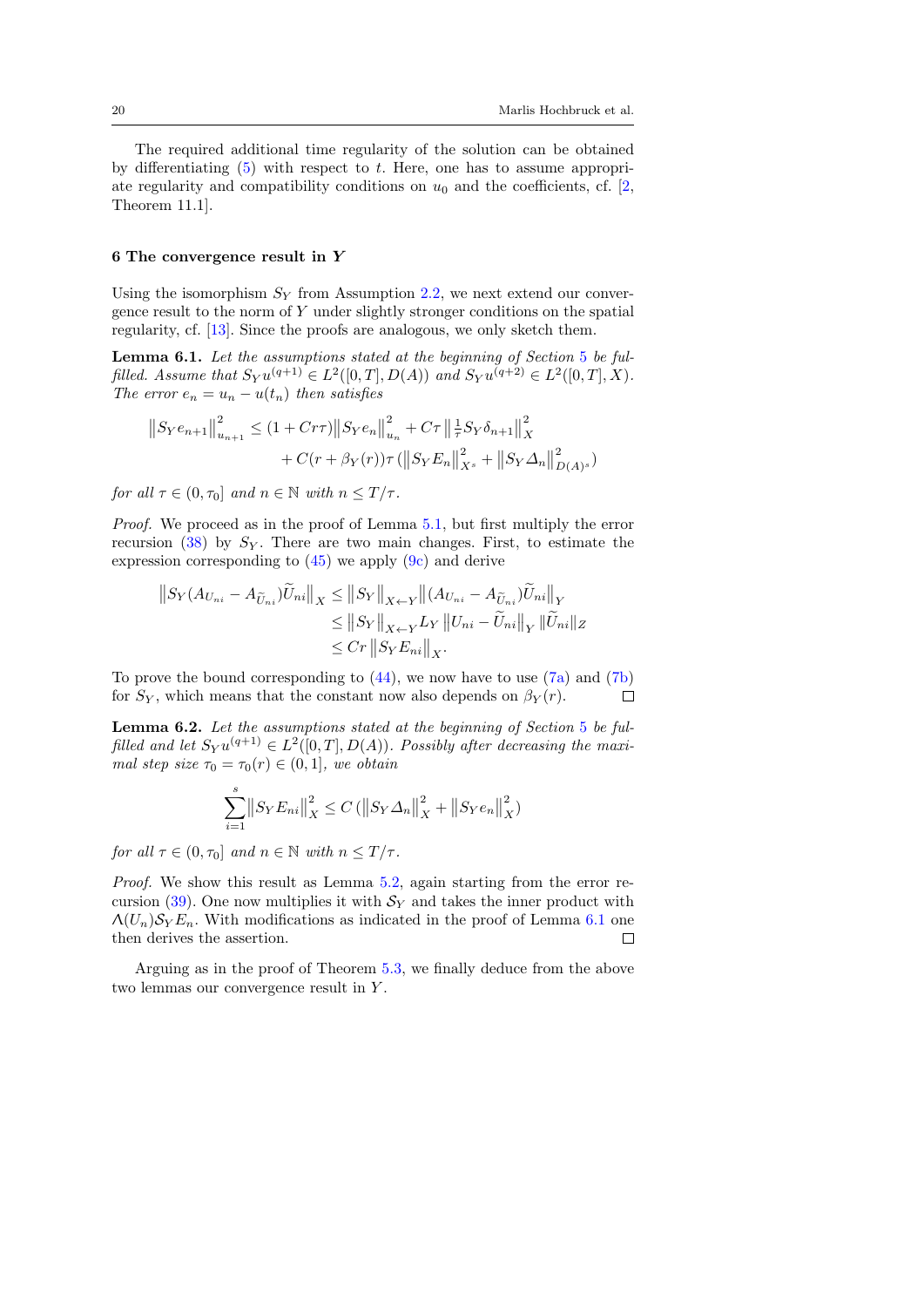<span id="page-20-7"></span>Theorem 6.3. Let Assumptions [2](#page-3-1).1 and [2](#page-4-0).2 be fulfilled. Let the Runge–Kutta method be algebraically stable, satisfy the coercivity condition [\(17\)](#page-7-0), and have stage order q and order at least  $q + 1$ . Let  $r \geq 1$ ,  $R_0 = (4\gamma c_0^2)^{-1}R$ ,  $u_0 \in$  $\bar{\mathcal{B}}_Y(R_0)\cap \bar{\mathcal{B}}_Z((2c_0)^{-1}r),$  and choose  $T\,=\,T(r)\,>\,0$  as at the beginning of Section [5](#page-14-2). Take the maximal step size  $\tau_0 = \tau_0(r) > 0$  obtained in Lemma [6](#page-19-1).2,  $\tau \in (0, \tau_0],$  and  $N \in \mathbb{N}$  with  $N \leq T/\tau$ . Let  $u \in C([0, T], Z) \cap C([0, T], Y)$  be the solution of [\(5\)](#page-3-4) and assume that  $S_Y u^{(q+1)} \in L^2([0,T], D(A))$  and  $S_Y u^{(q+2)} \in$  $L^2([0,T], X)$ . Then the error of the Runge–Kutta scheme [\(13\)](#page-6-1) is bounded by

$$
||e_N||_Y \leq C(r + \beta_Y(r))^{\frac{1}{2}} e^{C(r + \beta_Y(r))T} \tau^{q+1}
$$

$$
\cdot \left( \int_0^T (||S_Y u^{(q+1)}(t)||^2_{D(A)} + ||S_Y u^{(q+2)}(t)||^2_X) dt \right)^{\frac{1}{2}}.
$$

The constants  $C$  only depend on the coefficients of the Runge–Kutta scheme, the isomorphisms S and  $S_Y$ , and the constants in Assumptions [2](#page-3-1).1.

## References

- <span id="page-20-3"></span>1. G. Akrivis and C. Lubich. Fully implicit, linearly implicit and implicit-explicit backward difference formulae for quasi-linear parabolic equations. Numer. Math., 131(4):713–735, 2015.
- <span id="page-20-9"></span>2. S. Benzoni-Gavage and D. Serre. Multidimensional hyperbolic partial differential equations. Oxford Mathematical Monographs. The Clarendon Press, Oxford University Press, Oxford, 2007.
- <span id="page-20-13"></span>3. K. Burrage and J. C. Butcher. Stability criteria for implicit Runge-Kutta methods. SIAM J. Numer. Anal., 16(1):46–57, 1979.
- <span id="page-20-12"></span>4. K. Busch, G. von Freymann, S. Linden, S. F. Mingaleev, L. Tkeshelashvili, and M. Wegener. Periodic nanostructures for photonics. Phys. Reports, 444(3-6):101–202, 2007.
- <span id="page-20-1"></span>5. M. G. Crandall and P. E. Souganidis. Convergence of difference approximations of quasilinear evolution equations. Nonlinear Anal., 10(5):425–445, 1986.
- <span id="page-20-14"></span>6. M. Crouzeix. Sur la B-stabilité des méthodes de Runge-Kutta. Numer. Math.,  $32(1):75-$ 82, 1979.
- <span id="page-20-11"></span>7. K.-J. Engel and R. Nagel. One-parameter Semigroups for Linear Evolution Equations, volume 194 of Graduate Texts in Mathematics. Springer-Verlag, New York, 2000.
- <span id="page-20-10"></span>8. O. Guès. Problème mixte hyperbolique quasi-linéaire caractéristique. Comm. Partial Differential Equations, 15(5):595–645, 1990.
- <span id="page-20-8"></span>9. E. Hairer and G. Wanner. Solving Ordinary Differential Equations II. Stiff and Differential-Algebraic Problems, volume 14 of Springer Series in Computational Mathematics. Springer, Berlin, Heidelberg, 2nd edition, 1996.
- <span id="page-20-6"></span>10. M. Hochbruck and T. Pažur. Implicit Runge–Kutta methods and discontinuous Galerkin discretizations for linear Maxwell's equations. SIAM J. Numer. Anal., 53(1):485–507, 2015.
- <span id="page-20-5"></span>11. M. Hochbruck and T. Pažur. Error analysis of implicit Euler methods for quasilinear hyperbolic evolution equations. Numerische Mathematik, 135(2):547–569, 2017.
- <span id="page-20-0"></span>12. S. Kanda. Convergence of difference approximations and nonlinear semigroups. Proc. Amer. Math. Soc., 108(3):741–748, 1990.
- <span id="page-20-4"></span>13. T. Kato. The Cauchy problem for quasi-linear symmetric hyperbolic systems. Arch. Rational Mech. Anal., 58(3):181–205, 1975.
- <span id="page-20-2"></span>14. T. Kato. Quasi-linear equations of evolution, with applications to partial differential equations. In Spectral theory and differential equations (Proc. Sympos., Dundee, 1974; dedicated to Konrad Jörgens), pages 25–70. Lecture Notes in Math., Vol. 448. Springer, Berlin, 1975.